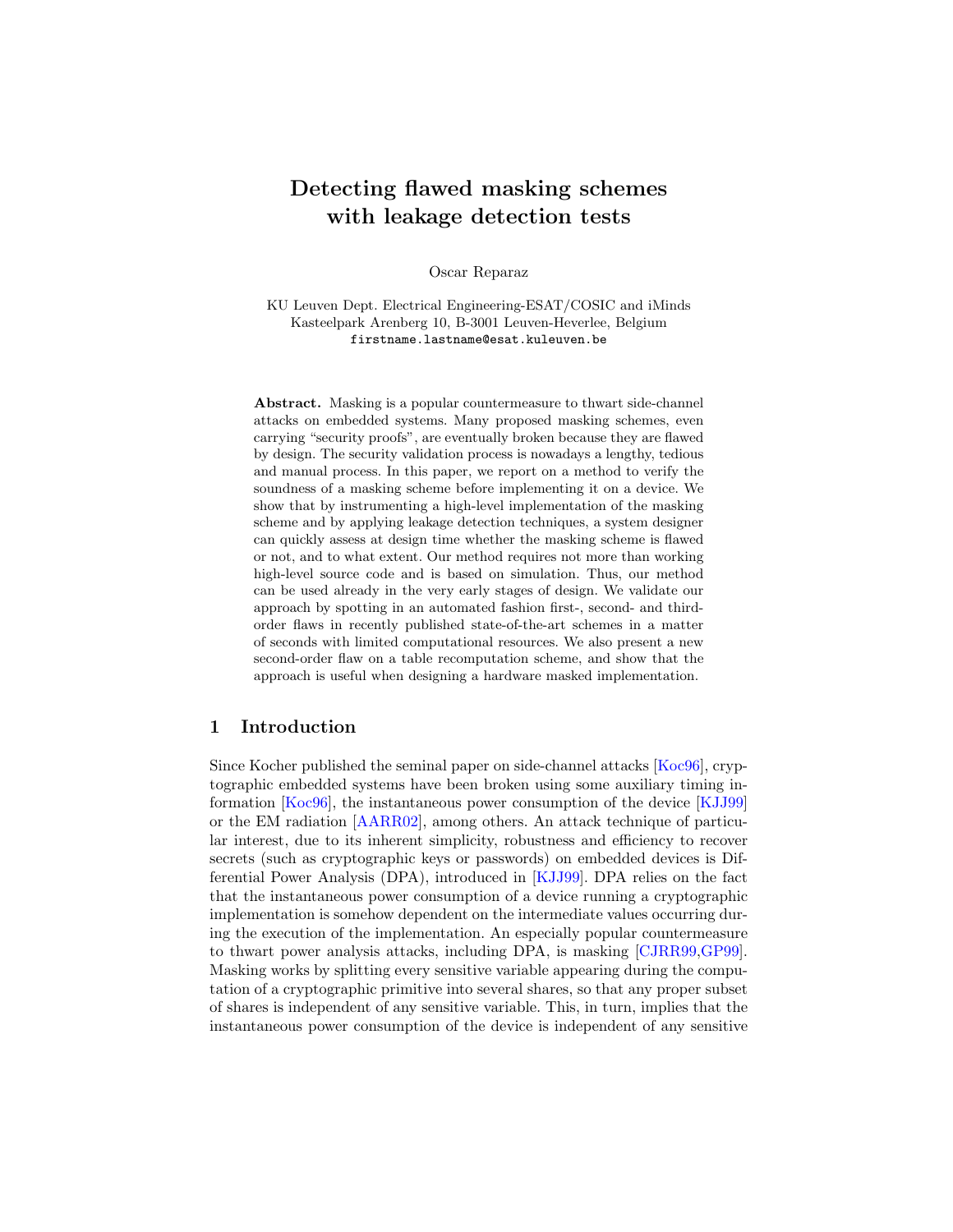variable, and thus vanilla DPA cannot be mounted. In theory, a  $(d+1)$ -order DPA attack can still be mounted against a  $d$ -th order masked implementation; however, in practice higher order DPA attacks are exponentially more difficult to carry out [\[CJRR99\]](#page-17-0).

Crucially, in many cases the attacker is not required to perform a higher order attack because the masking is imperfect and thus does not provide the claimed security guarantees. The causes of the imperfections can be manifold: from implementation mistakes to more fundamental flaws stemming from the masking scheme itself. There are many examples in the literature of such flawed schemes: a "provably secure" scheme published in 2006 [\[PGA06\]](#page-18-2) based on FFT and broken two years later [\[CGPR08\]](#page-16-1), a scheme published in 2006 [\[SP06\]](#page-18-3) and broken one year later [\[CPR07\]](#page-17-2), another "provably secure" scheme published in 2010 [\[RP10\]](#page-18-4) and (academically) broken three years later [\[CPRR13\]](#page-17-3); a scheme published in 2012 [\[BFGV12\]](#page-16-2) and broken in 2014 [\[PRR14\]](#page-18-5).

The verification process of a masking scheme is nowadays a very lengthy manual task, and the findings are published in solid papers involving convoluted probability arguments at leading venues, some years later after the scheme is published. Some even won a best paper award as [\[CPR07\]](#page-17-2). From the stand point of a system designer, it is often not acceptable to wait for a public scrutiny of the scheme or invest resources in a lengthy, expensive, evaluation.

Our contribution. In this paper we provide an automated method to test whether the masking scheme is sound or not, and to what extent. The method is conceptually very simple, yet powerful and practically relevant. We give experimental evidence that the technique works by reproducing state-of-the-art first-, second- and third-order flaws of masking schemes with very limited computational resources. Our approach is fundamentally different from previously proposed methodologies and is based on sampling and leakage detection techniques.

### <span id="page-1-0"></span>2 Leakage detection for masked schemes in simulation

Core idea. In a nutshell, our approach to detect flawed masking schemes is to simulate power consumption traces from a high-level implementation of the masking scheme and then perform leakage detection tests on the simulated traces to verify the first- and higher-order security claims of the masking scheme.

Input and output of the tool. The practitioner only ought to provide working source code of the masked implementation. The tool instruments the code, performs leakage detection tests and outputs whether the scheme meets its security goals or not. In addition, should a problem be detected, the tool pinpoints the variables causing the flaw and quantifies the magnitude of the statistical bias.

Security claims of masking schemes. We use in this paper the conventional notions for expressing the security claim of a masking scheme. Namely, a masking scheme provides first-order security if the expected value of each single intermediate does not depend on the key. More generally, a masking scheme provides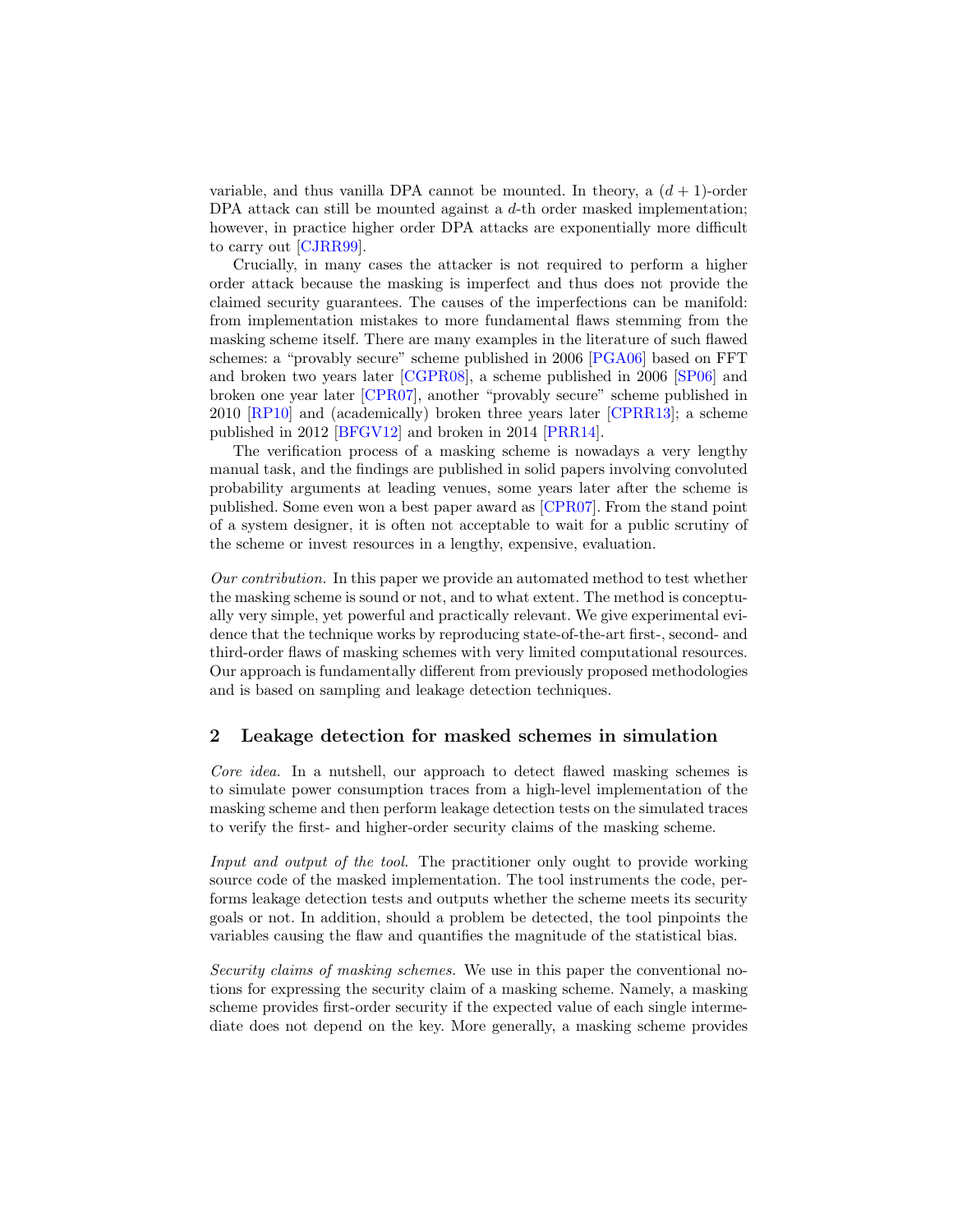k-order security if the k-th order statistical moment of any combination of  $k$ intermediates does not depend on the key. This formulation is convenient since leakage detection tests are designed specifically to test these claims.

Three steps. Our tool has three main ingredients: trace generation, trace preprocessing and leakage detection. We describe each one in detail in the sequel.

#### 2.1 Trace generation

The first step of our approach is to generate simulated power traces in a noise-free environment.

Implementation. To accomplish this, the masking scheme is typically implemented in a high-level software language. The implementation is meant to generically reproduce the intermediate values present in the masking scheme, and can be typically written from the pseudo-code description of the masking scheme. (Alternatively, the description of the masking scheme can be tailored to a specific software or hardware implementation and incorporate details from those.)

Execution. This implementation is executed many times, and during each execution, the instrumentation environment observes each variable V that the implementation handles at time  $n$ . At the end of each execution, the environment emits a leakage trace  $c[n]$ . Each time sample n within this trace consists of leakage  $L(V)$  of the variable V handled at time n. The leakage function L is predefined; typical instantiations are the Hamming weight, the least significant bit, the so-called zero-value model or the identity function.

Randomness. The high-level implementation may consume random numbers (for example, for remasking.) This randomness is provided by a PRNG.

#### <span id="page-2-1"></span>2.2 Trace pre-processing

This step is only executed if the masking scheme claims higher-order security. The approach is similar to higher-order DPA attacks [\[CJRR99\]](#page-17-0) and higher-order leakage detection  $[**SM15**]$ . Suppose the scheme claims security at order k. We preprocesses each simulated trace  $c[n]$  to yield  $c'[n_1, \ldots, n_k]$  through a combination function as

<span id="page-2-0"></span>
$$
c'[n_1, \dots, n_k] = \prod_{i=1}^{i=k} (c[n_i] - \bar{c}[n_i]).
$$
 (1)

The result is a preprocessed trace  $c'$ . The length of the trace is expanded from N to  $\binom{N}{k}$  unique time samples. (It is normally convenient to treat c' as a uni-dimensional trace.)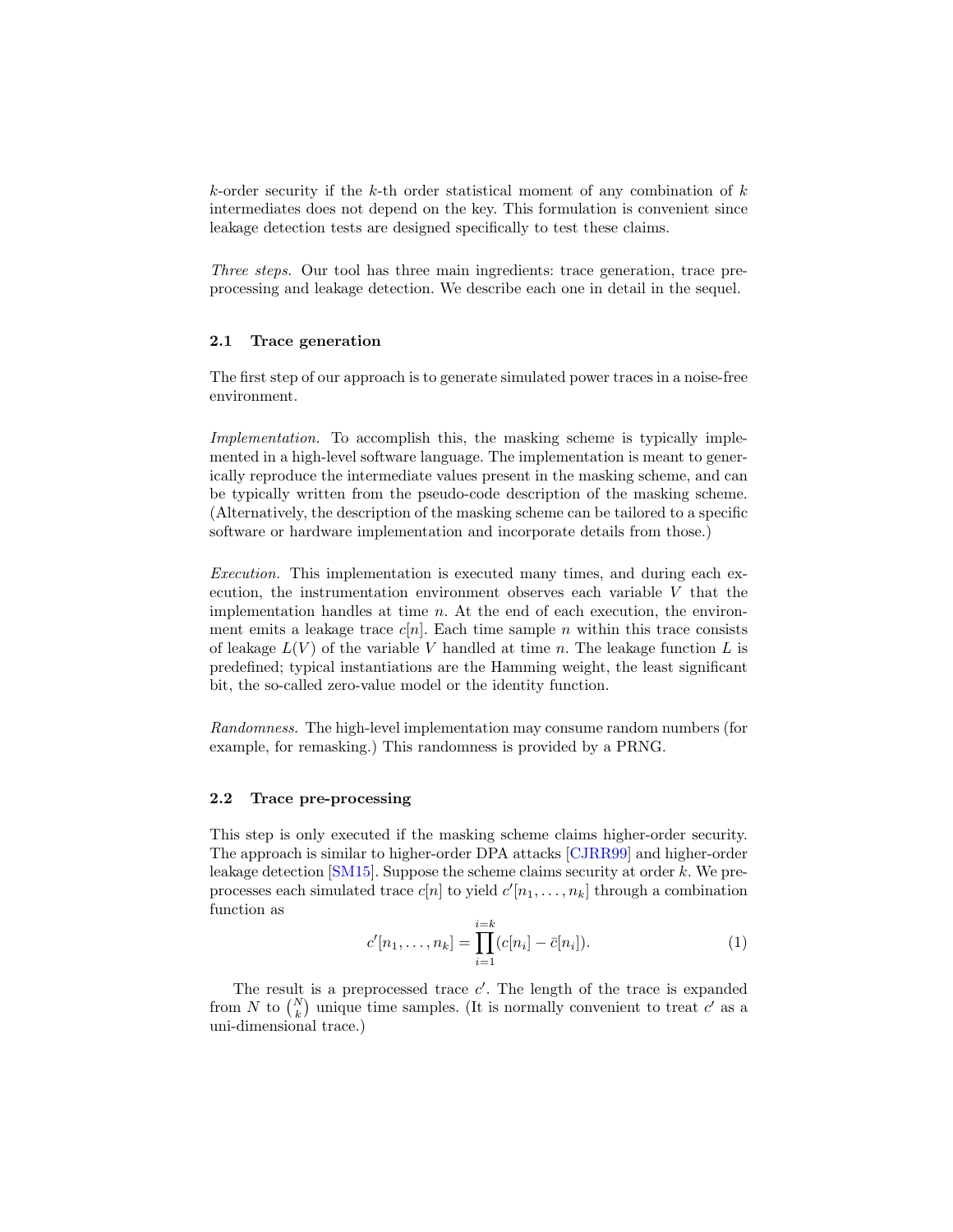#### <span id="page-3-1"></span>2.3 Leakage detection

The next step of our approach is to perform a leakage detection test on the (potentially pre-processed) simulated traces. In its simplest form, a leakage detection test [\[CKN00,](#page-17-4)[CNK04](#page-17-5)[,GJJR11](#page-17-6)[,CDG](#page-16-3)+13[,SM15\]](#page-18-6) tries to locate and potentially quantify information leakage within power traces, by detecting statistical dependencies between sensitive data and power consumption. In our context, if the test detects information leakage on the simulated traces, this means that the masking scheme fails to provide the promised security guarantees.

<span id="page-3-2"></span>Procedure. The instrumentation environment performs a fixed-vs-fixed leakage detection test using the T-test distinguisher  $[CDG+13]$  $[CDG+13]$ .

The process begins by simulating a set of power traces with fixed unmasked intermediate  $z = z_0$  and another set of traces with different unmasked intermediate value  $z = z_1$ . Typical choices for the intermediate z are the full unmasked state or parts of it. Then, a statistical hypothesis test (in this case, T-test) is performed per time sample for the equality of means. The T-test [\[Stu08](#page-18-7)[,Wel47\]](#page-18-8) first computes the following statistic

<span id="page-3-0"></span>
$$
t[n] = \frac{m_0[n] - m_1[n]}{\sqrt{\frac{s_0^2[n]}{N_0} + \frac{s_1^2[n]}{N_1}}}
$$
\n(2)

where  $m_i[n], s_i^2[n], N_i$  are respectively the sample mean, variance and number of traces of population  $i \in \{0,1\}$  and n is the time index. This statistic  $t[n]$  is compared against a predefined threshold C. A common choice is  $C = \pm 4.5$ , corresponding to a very high statistical significance level of  $\alpha = 0.001$ . If the statistic  $t[n]$  surpasses the threshold C, the test determines that the means of the two distributions are significantly different, and thus the mean power consumption of (potentially pre-processed) simulated power traces carry information on the intermediate z. In this case, we say that the masking scheme exhibits leakage at time sample  $n$  and flunks the test. Otherwise, if no leakage is detected, another test run is executed with different specific values for  $z_0$  and  $z_1$ . The test is passed only if no leakage is detected for any value of  $z_0$  and  $z_1$ . (Typically, there are only a couple dozen of  $(z_0, z_1)$  pairs if the optimizations described in the next section are applied.) Note that a time sample  $n$  may correspond to a single variable (first-order leakage) or a combination of variables (higher-order leakage), if a pre-processing step is executed.

<span id="page-3-3"></span>On fixed-vs-fixed. Using fixed-vs-fixed instead of fixed-vs-random has the advantage of faster convergence of the statistic (at the expense of leakage behavior assumptions that are benign in our context). (This has been previously observed by Durvaux and Standaert [\[DS15\]](#page-17-7) in a slightly different context.) One could also use a fix-vs-random test. This usually results in a more generic evaluation.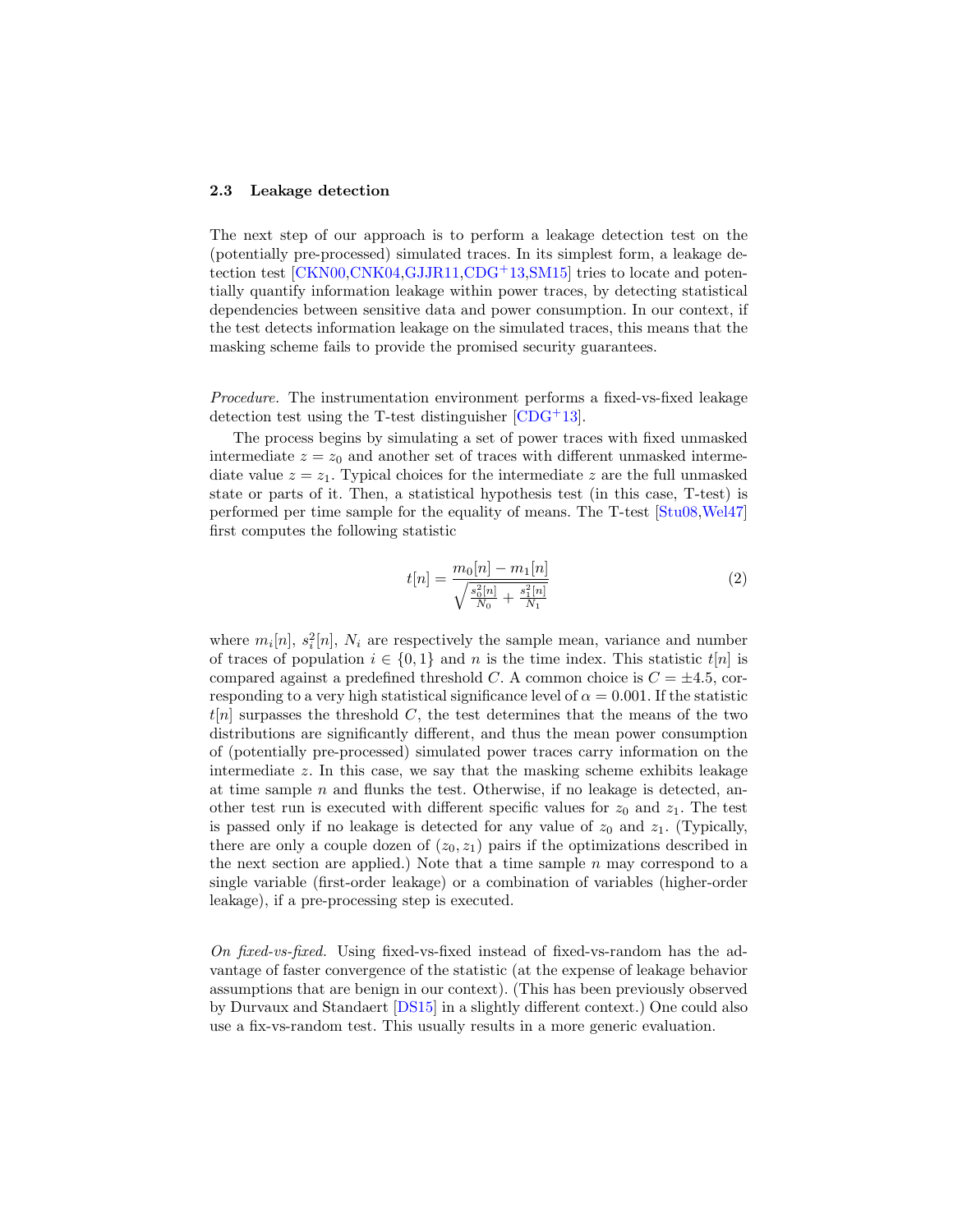#### <span id="page-4-0"></span>2.4 Optimizations

We note that the following "engineering" optimizations allow to lower the computational complexity so that it is becomes very fast to test relevant masking schemes.

<span id="page-4-2"></span>Online algorithms. There is certainly no need to keep in memory the complete set of simulated power traces. For the computation of the T-test as Eq. [2,](#page-3-0) one can use online formulas to compute means and variances present in the formula. These algorithms traverse only once through each trace, so that a simulated power consumption trace can be generated, processed and thrown away. This makes the memory consumption of the approach independent of the number of traces used. More number of traces would require just more computational time, but not more memory. We note that the same is possible in higher-order scenarios. Lengthy but straightforward calculations show that a T-test on preprocessed traces can be computed online using well-known online formulae for  $(mixed)$  higher-order moments  $[P68]$ . (This was previously reported by Schneider and Moradi [\[SM15\]](#page-18-6).)

<span id="page-4-1"></span>Scale down the masking scheme. It is usually possible to extrapolate the masking scheme to analogous, trimmed down, cryptographic operations that work with smaller bit-widths or smaller finite fields. For example, when masking the AES sbox, many masking schemes [\[RP10](#page-18-4)[,CPRR13\]](#page-17-3) rely on masked arithmetic (masked multiplication and addition blocks) in  $GF(2^8)$  to carry out the inversion in  $GF(2^8)$ . It is often convenient to scale down the circuit to work on, say,  $GF(2<sup>4</sup>)$  for testing purposes –since the masking approach normally does not rely on the specific choice of field size, any flaw exhibited in the smaller  $GF(2^4)$  version is likely to be exhibited in the  $GF(2<sup>8</sup>)$  version of the algorithm (and vice versa). By experience we have observed that statistical biases tend to be more pronounced in smaller field sizes, and thus are more easily detectable. (See for instance [\[PRR14\]](#page-18-5).) We suggest the use of this heuristic whenever possible for an early alert of potential problems.

Reduce the number of rounds. There is little sense to check for a first-order leak in more than a single round of an iterative cryptographic primitive, such as AES. If the implementation is iterative, any first-order flaw is likely to show up in all rounds. When testing for higher order security, however, one should take into account that the flaw may appear from the combination of variables belonging to different rounds.

Judiciously select the components to check. For first-order security it is sufficient to check each component of the masking scheme one by one in isolation. The situation is slightly different in the multivariate scenario, where multiple components can interfere in a way that degrades security. Still, the practitioner can apply some heuristics to accelerate the search, such as testing for secondorder leakage first only in contiguous components. For example, second-order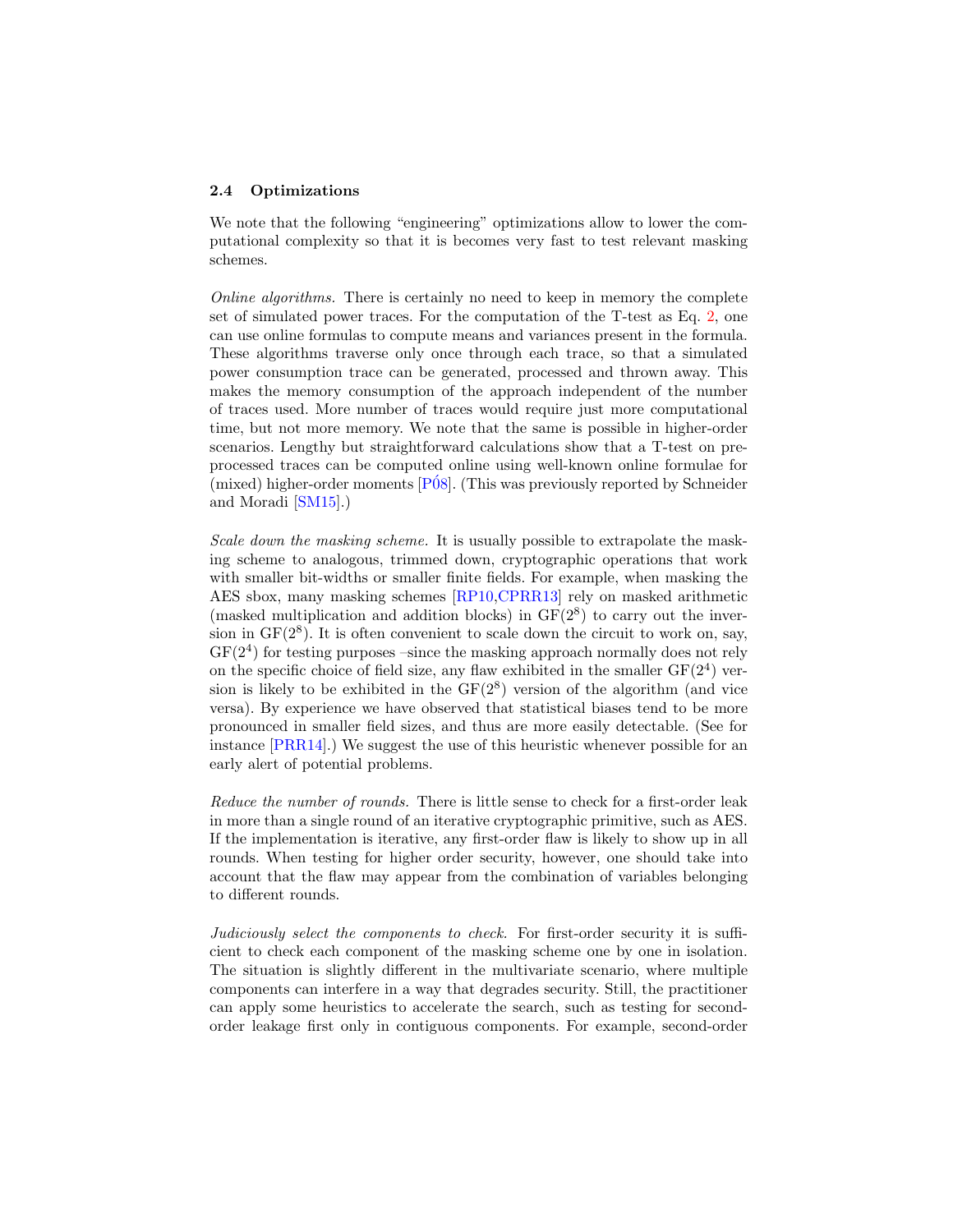leakage is likely to appear earlier between two variables within the same round or belonging to two consecutive rounds.

Deactivate portions of the plaintext. To accelerate the leakage search, a substantial portion of the plaintext can be deactivated, that is, fixed to a constant value or even directly taken out from the algorithm. For example, in the case of AES-128 one could deactivate 3 columns of the state, test only 4 active plaintext bytes and still test for the security of all the components within one round.

Carefully fix the secret intermediate values. As we described, the framework fixes two values  $z_0$ ,  $z_1$  for the unmasked sensitive intermediate, and then compares the simulated traces distributions conditioned on  $z_0$  and  $z_1$ . Depending on the algorithm, concrete choices for  $z_i$  (such as fixed points of the function being masked) can produce "special" leakage. For example, in AES if we choose  $z_1$ such that the input to the inversion is 0x00, we can hit faster zero-value type flaws.

### 3 Results

In this section we provide experimental results. We first begin by testing the firstorder security claim of two schemes, one that fails the claim (Section [3.1\)](#page-5-0) and another that fulfills it (Section [3.2\)](#page-6-0). Then we will focus on second- and thirdorder claims (Section [3.3](#page-8-0) and [3.4](#page-9-0) respectively). We point out a new secondorder flaw in Section [3.5,](#page-9-1) we elaborate on how previously published flaws were discovered in Section [3.6.](#page-10-0) Finally in Section [3.7](#page-11-0) we report on the use of the tool when designing masked circuits.

#### <span id="page-5-0"></span>3.1 Smoke test: reproducing a first-order flaw

As a first test, we test the first-order security of the scheme published in [\[BFGV12\]](#page-16-2). We will refer to this scheme as IP in the sequel. We focus on reproducing the results from [\[PRR14\]](#page-18-5),

Test fixture. We study first the IPRefresh procedure. This procedure performs a refreshing operation on the input IP shares. We scale down the scheme to work in  $GF(2^2)$  following Section [2.4.](#page-4-0) The instrumentation framework finds 141 intermediate variables within a single execution of IPRefresh. The chosen leakage function is Hamming weight, and there is no pre-processing involved.

Leakage detection. We ran the  $\binom{4}{2} = 6$  possible fixed-vs-fixed tests covering all possible combinations of pairs of different unshared input values  $(z_1, z_0)$ . (Here  $z_i$  is the input to IPRefresh.) For each test, the maximum absolute t-value, across all time samples, is plotted in the y-axis of Fig. [1](#page-6-1) as a function of the number of simulated traces (x-axis). A threshold for the T-test at 4.5 is also plotted as a dotted line. This threshold divides the graph into two regions: a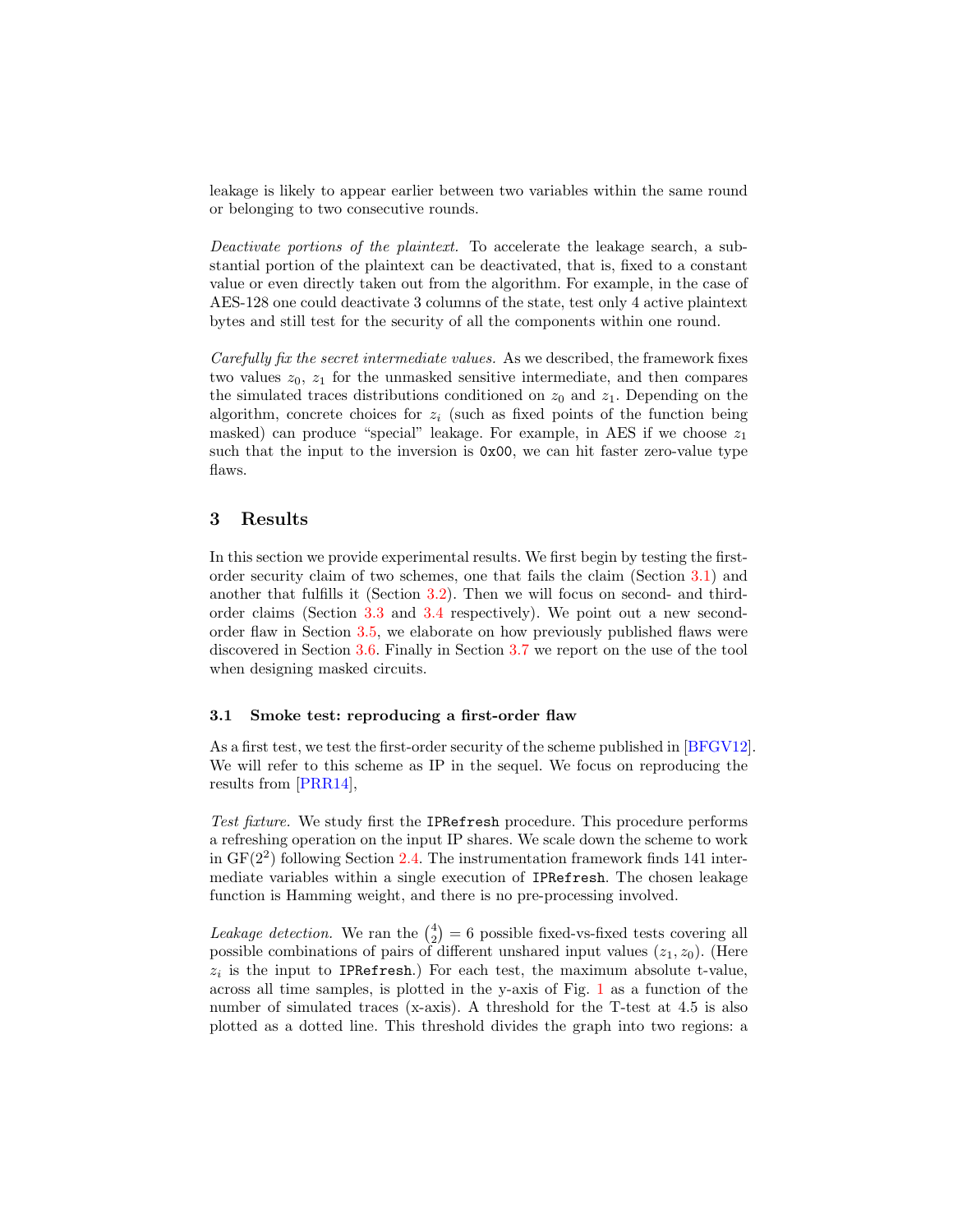<span id="page-6-1"></span>

Fig. 1: T-statistic (absolute values) of the IP masking scheme, under a HW leakage model. Deemed insecure (clearly exceeds the threshold at  $t = 4.5.$ 



Fig. 2: T-statistic (absolute values) applied to the Coron table recomputation masking scheme, under an Identity leakage model. First order test. Deemed secure (no value beyond the threshold at  $t = 4.5$ .

t-statistic greater than  $|C| = 4.5$  (in red) means that the implementation fails the test, while a t-statistic below 4.5 (area in green) does not provide enough evidence to reject the hypothesis that the scheme is secure. We can see that 5 out of 6 tests clearly fail in Fig. [1,](#page-6-1) since they attain t-values around 100 greater than C. Thus, the IPRefresh block is deemed insecure. (Similar observations apply to the IPAdd procedure.)

It is also possible to appreciate the nature of the T-test statistic: the t-It is also possible to appreciate the nature of the 1-test statistic: the t-<br>statistic grows with the number of traces N as of  $\sqrt{N}$  in the cases that the implementation fails the test (note that the y-axis is in logarithmic scale.) This can be interpreted as follows: as we have more measurements, we build more confidence to reject the null hypothesis (in our context being that the masking is effective.) If the number of simulated traces is large enough and no significant t-value has been observed, the practitioner can gain confidence on the scheme not being flawed. We will find this situation in the next subsection and elaborate on this point.

#### <span id="page-6-0"></span>3.2 A first-order secure implementation

We tested the table recomputation scheme of Coron [\[Cor14\]](#page-17-8). This scheme passes all fixed-vs-fixed tests with the identity leakage model. The results are plotted in Figure [2.](#page-6-1) We can observe that the t-statistic never crosses the threshold of 4.5 for any test, and thus we cannot reject the null hypothesis that the implementation is secure (i.e., the implementation is deemed secure, "on the strength of the evidence presented" [\[CKN00\]](#page-17-4).) Although it is theoretically possible that the masking scheme exhibits a small bias that would only be detectable when using more than  $10^6$  traces, that flaw would be negligible from a practical point of view when using  $\leq 10^6$  traces, and definitely impossible to exploit in a noisy environment if it is not even detectable at a given trace count, in a noiseless scenario.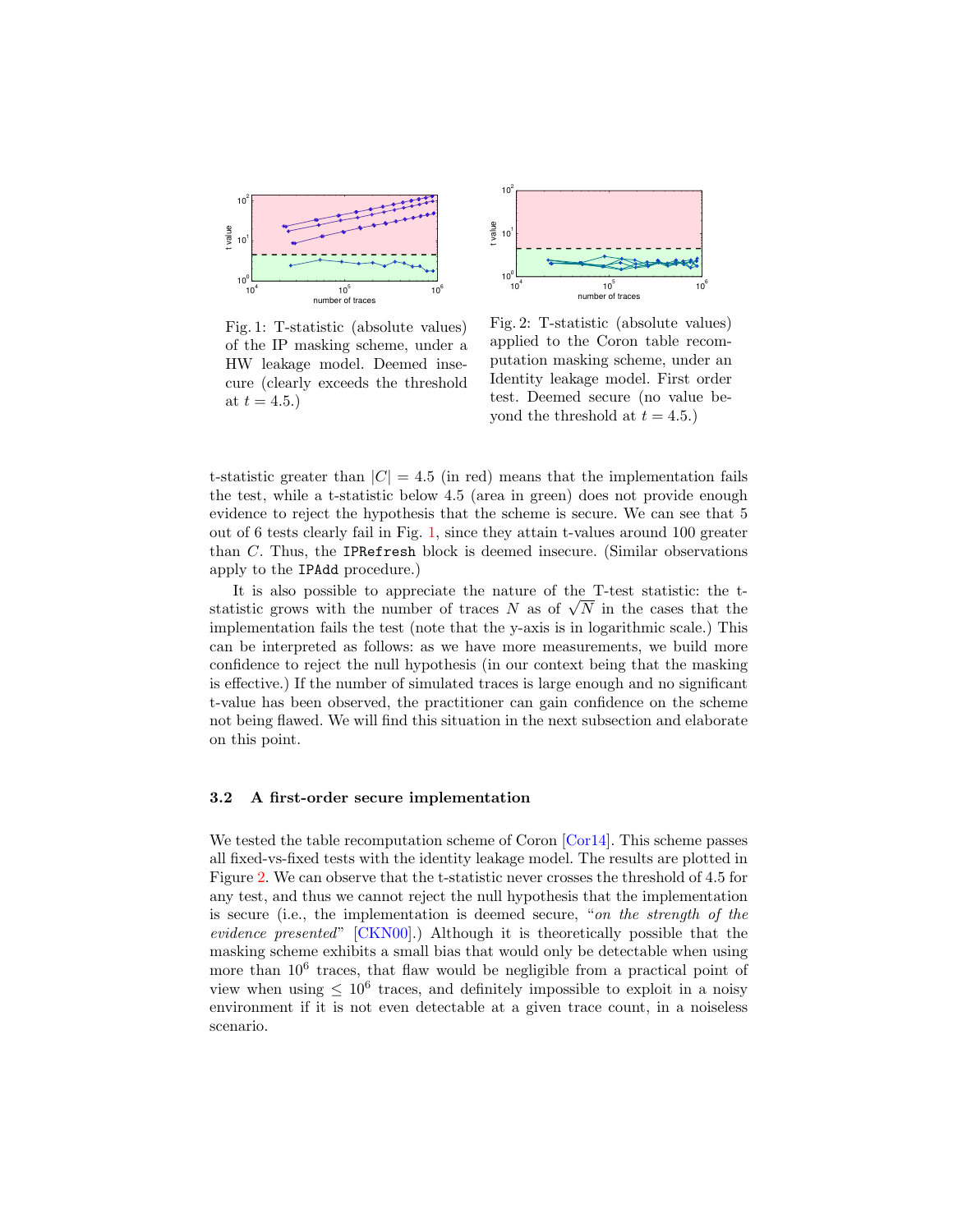```
70 void MaskRefresh(u8 *s) {
 71 u8 r;
 72 for (int i = 1; i < number_{shares}; i++) {
 73 r = rnd ();
74 s[0] \hat{i} = r;<br>75 s[i] \hat{i} = r;
     s[i] ^= r;
76 }
77 }
...
110 void SecMult (u8 *out, u8 *a, u8 *b) {
111 u8 aibj,ajbi;
...
114 for (int i = 0; i < number_{shares}; i++) {
115 for (int j = i + 1; j < number_{sharp}; j++) {
...
119 aibj = mult(a[i], b[j]);120 ajbi = mult(a[j], b[i]);___________________________________________________
$ ./run
entering fixed_vs_fixed(00,01)
> leakage detected with 1.20k traces
 higher order leakage between
    line 74 and
    line 120
  with tvalue of -7.03
```
Fig. 3: Excerpts of the code and output of the leakage detection for the RP scheme.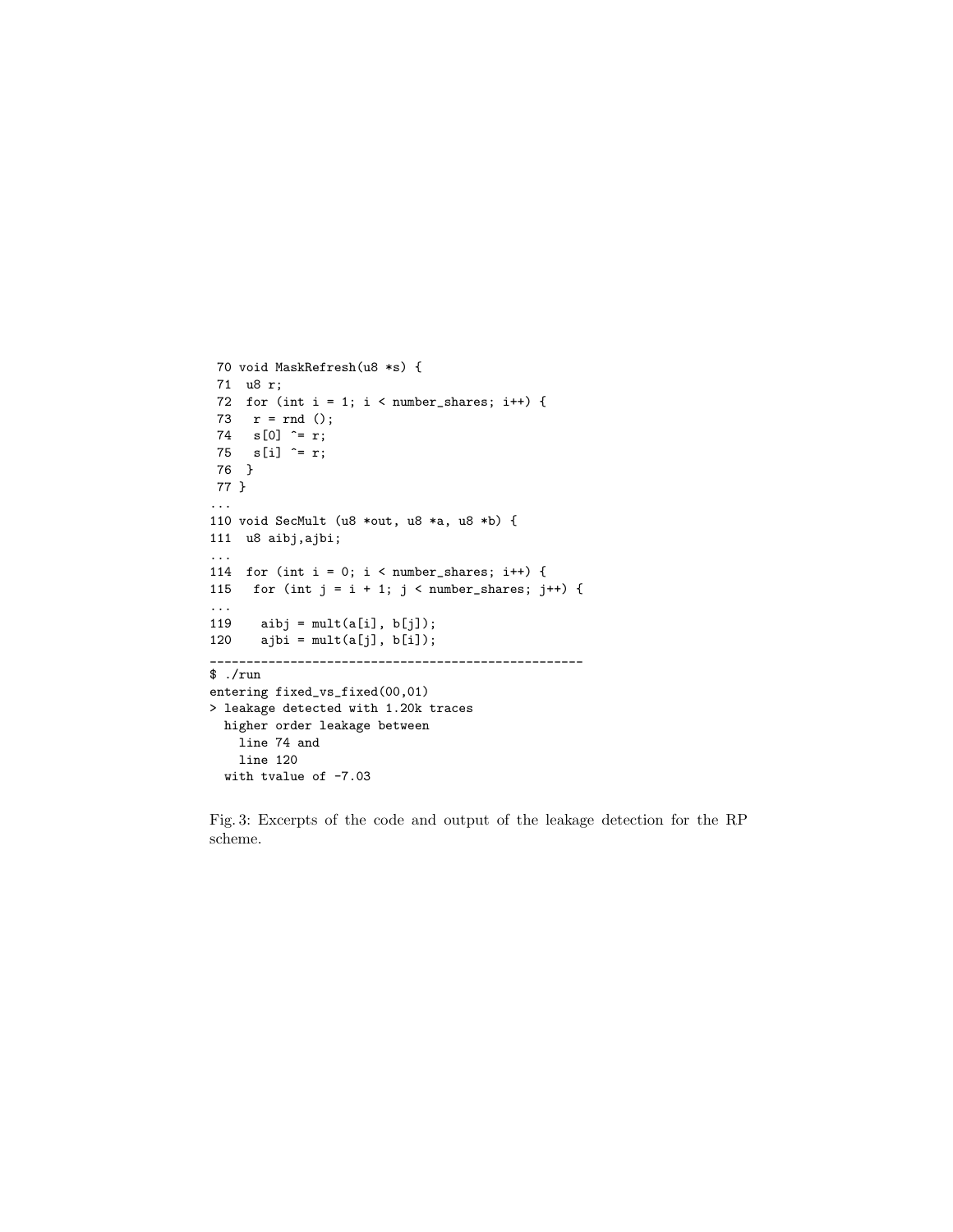#### <span id="page-8-0"></span>3.3 Reproducing a second-order flaw

To show that our proposed tool can also detect higher-order flaws, we implemented the scheme of Rivain and Prouff (RP) from [\[RP10\]](#page-18-4). For the allegedly second-order secure version of this scheme, there is a second-order flaw as spotted by Coron et. al. in [\[CPRR13\]](#page-17-3) between two building blocks: MaskRefresh and SecMult. We will see that we can easily spot this flaw with the methodology proposed in this paper.

<span id="page-8-2"></span>Text fixture. We implemented the second-order masked inversion  $x \mapsto x^{-1}$  in  $GF(2<sup>n</sup>)$  as per [\[RP10\]](#page-18-4) with  $n = 3$ . This inversion uses the MaskRefresh and SecMult procedures. In this case, we enable second-order pre-processing (on the fly), expanding 135 time samples to  $\binom{135}{2} = 9045$  time samples. Some excerpts of the implementation are shown in Fig. [3,](#page-7-0) top.

<span id="page-8-1"></span>Results. The instrumentation frameworks takes less than 5 seconds to determine that there is a second order leakage between the variable handled at line 74 (inside MaskRefresh) and 120 (inside SecMult), as Fig. [3,](#page-7-0) bottom, shows. Note that it is trivial to backtrack to which variables corresponds a leaking time sample, and thus determine the exact lines that leak jointly.



Fig. 4: Two MaskRefresh concatenated. As explained in the text, the second refresh can be optimized to reduce the randomness requirements yet still achieving second order security.

Fixing the second-order flaw. The folklore solution to fix the previous secondorder flaw is to substitute each MaskRefresh module by two consecutive MaskRefresh invocations, as shown in Fig. [4.](#page-8-1) Applying the leakage detection tests to this new construction shows that the leak is effectively gone. However, it is quite reasonable to suspect that this solution is not optimal in terms of randomness requirements. We can progressively strip down this design by eliminating some of the randomness of the second refreshing and check if the design is still secure. We verified in this very simple test fixture that if we omit the last randomness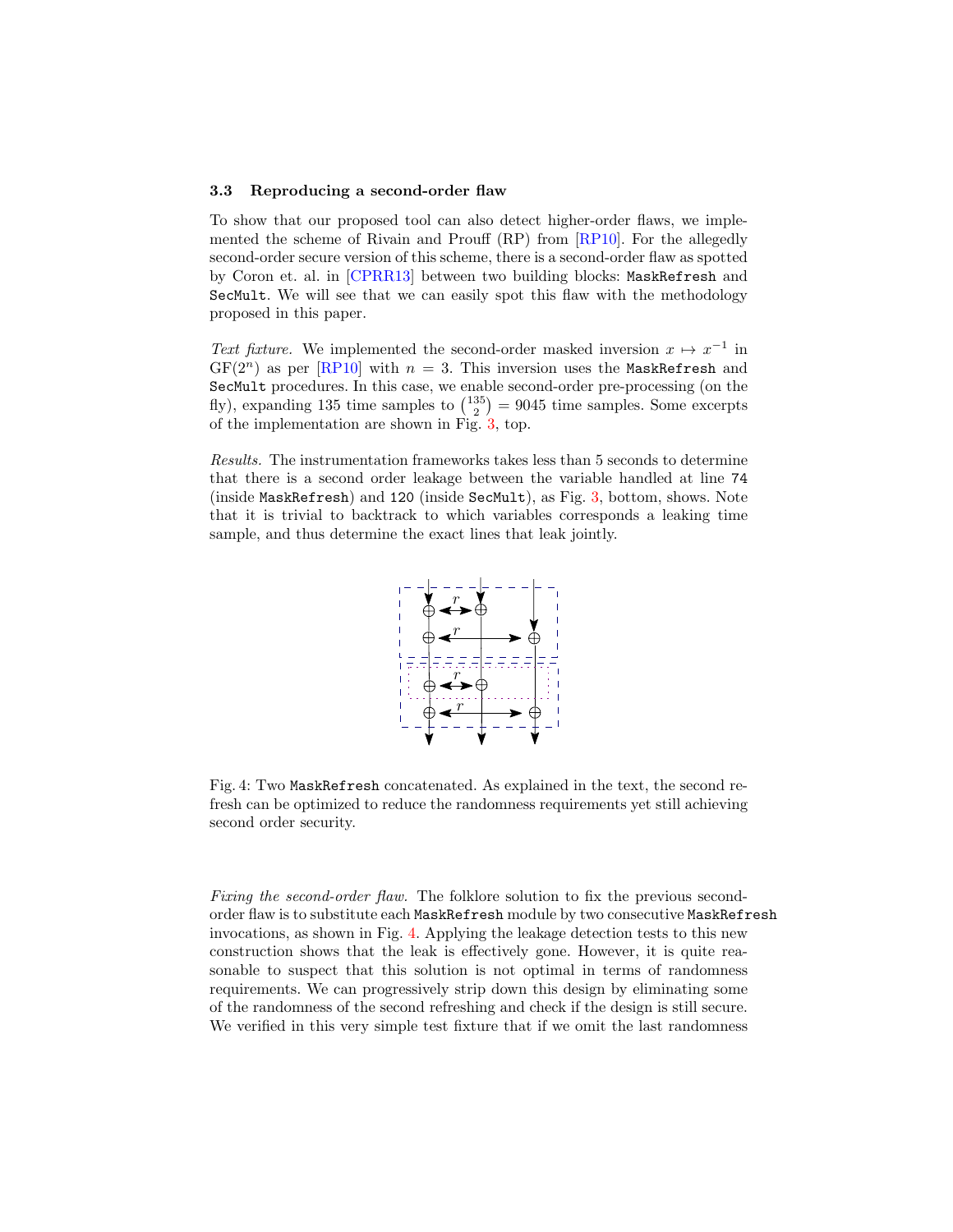call (that is, we only keep the dotted red box instead of the second dashed box in Fig. [4\)](#page-8-1), the higher-order leaks are no longer present.

#### <span id="page-9-0"></span>3.4 Reproducing a third order flaw

Schramm and Paar published at CT-RSA 2006 [\[SP06\]](#page-18-3) a masked table lookup method for Boolean masking claiming higher-order security. This countermeasure was found to be flawed by Coron et al. at CHES 2007. Coron et al. found a third-order flaw irrespective of the security parameter of the original scheme. We reproduced their results by setting  $k = 3$  when preprocessing the traces as in Eq. [1.](#page-2-0) The flaw of [\[CPR07\]](#page-17-2) was detected in less than one second, which demonstrates that the tool is also useful to test the higher-order security claims of masking schemes.

#### <span id="page-9-1"></span>3.5 Schramm–Paar second-order leak

Here we report on a new second-order flaw that we found with the presented tool in the masked table recomputation method of Schramm and Paar when used with unbalanced sboxes.

<span id="page-9-2"></span>Schramm–Paar method. The goal of the masked table recomputation is to determine the sbox output shares  $N_0, N_1, \ldots, N_d$  from the sbox input shares  $M_0, M_1, \ldots, M_d$ . Schramm–Paar proceed as follows (we borrow the notation from [\[CPR07\]](#page-17-2)):

- 1. Draw d output shares  $N_1, \ldots, N_d$  at random.
- 2. Compute from  $N_1, \ldots, N_d$  a table  $S^*$  such that

$$
S^*(x) = S\left(x \oplus \bigoplus_{i=1}^d M_i\right) \oplus \bigoplus_{i=1}^d N_i
$$
 (3)

<span id="page-9-3"></span>3. Set  $N_0 := S^*(M_0)$ 

We set here  $d = 2$ , and aim at second-order security. An important part of the procedure is to build the table  $S^*$  in a way that the higher-order security claims are fulfilled. [\[SP06\]](#page-18-3) proposes several methods. However, for the purposes of this paper the details of the recomputation method are not important.

Test fixture. Following the guidelines of Section [2.4,](#page-4-0) we implement a very stripped down version of the table recomputation method. We fix the simplest unbalanced sbox  $S = (0, 0, 0, 1)$  (an AND gate), and work with 2-bit inputs and outputs leaking Hamming weights. In a couple of seconds the tool outputs 4 different bivariate second-order leakages, corresponding to the pairs  $(S^*(i), N_0)$  for each i in the domain of  $S^*$ . Here  $S^*(i)$  is the *i*-th entry on the  $S^*$  table, and  $N_0$  is one output mask.

Once these leaks are located, proving them becomes an easy task. And also it becomes easy to generalize and see that the flaw appears whenever  $S$  is unbalanced. (We verified that second-order attacks using the leakage of  $S^*(0)$  and N work as expected.)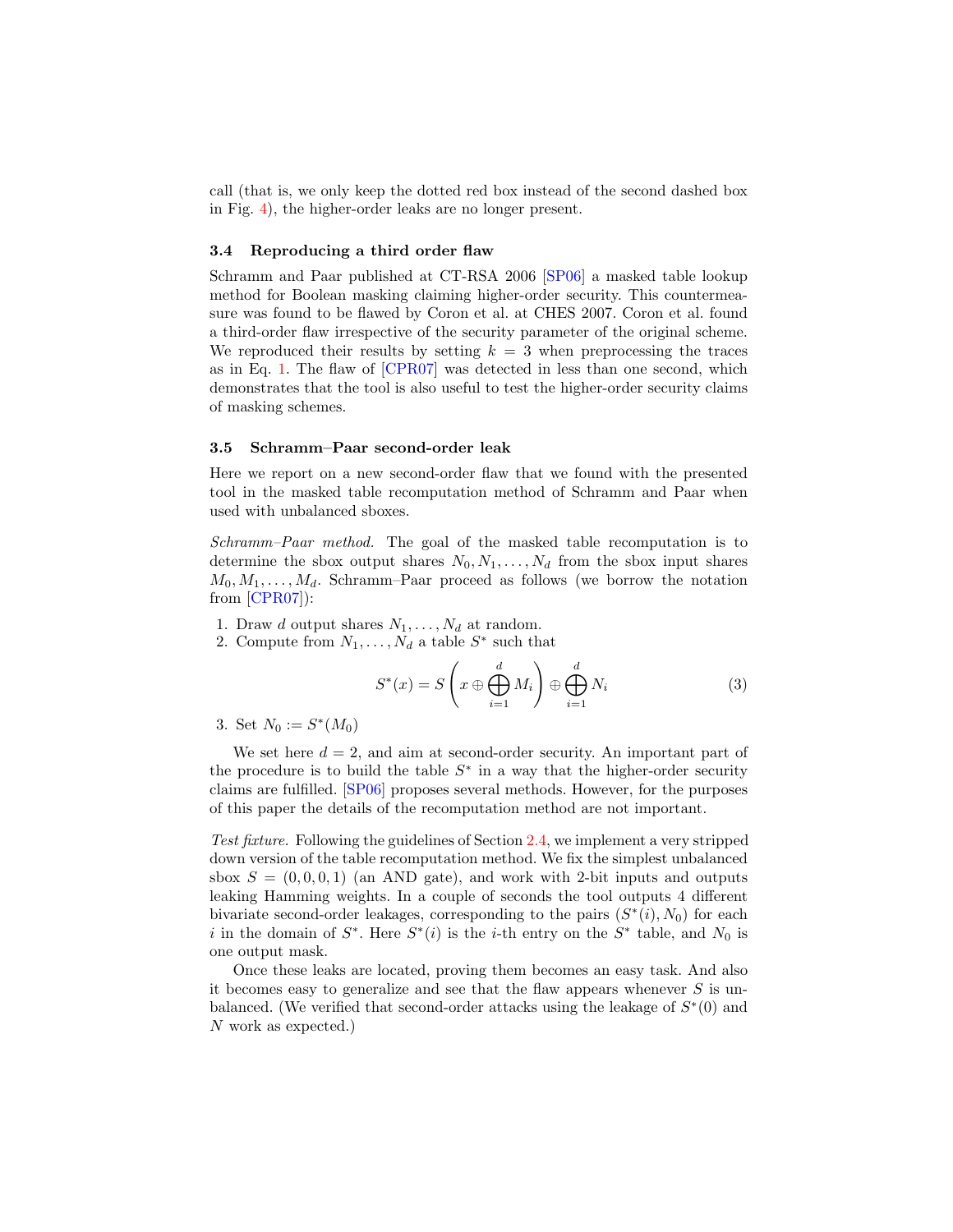#### <span id="page-10-0"></span>3.6 Higher-order threshold implementations

Here we report on how the observations from  $[RBN+15]$  $[RBN+15]$  regarding the security of higher-order threshold implementations  $[**BGN** + 14]$  were found. The results of this section are obviously not new; the focus here is on the methodology carried out to find those.

<span id="page-10-2"></span>Intuition. The first suspicion stems from the fact that higher-order threshold implementations originally claimed that the composition of sharings provides higher-order security, if the sharings satisfy some property, namely uniformity. This is a very surprising result, since it would imply that there is no need to inject fresh randomness during the computation, minimizing overheads. In contrast, all other previously published higher-order masking schemes need to inject randomness from time to time as the computation progresses. For example, the security proof of private circuits (one of the earliest masking schemes) [\[ISW03\]](#page-17-9) critically relies on the fresh randomness to provide security.

<span id="page-10-3"></span>Test fixture. The hypothesis is that the previous security claim does not hold, that is, the concatenation of uniform sharings do not provide higher-order security. To test this, we design a minimal working test fixture consisting of a 32- round Feistel cipher with a blocksize of 4 bits. For more details see [\[RBN](#page-18-10)+15]. The shared version aims at providing second-order security, and shares each native bit into 5 shares. The traces consist of 225 "timesamples" (each one comprising one leaked bit, including initialization.) This spans to 25650 timesamples after second-order pre-processing.

<span id="page-10-1"></span>

Fig. 5: Pairs of rounds with  $|t| > 80$  Fig. 6: Pairs of rounds with  $|t| > 5$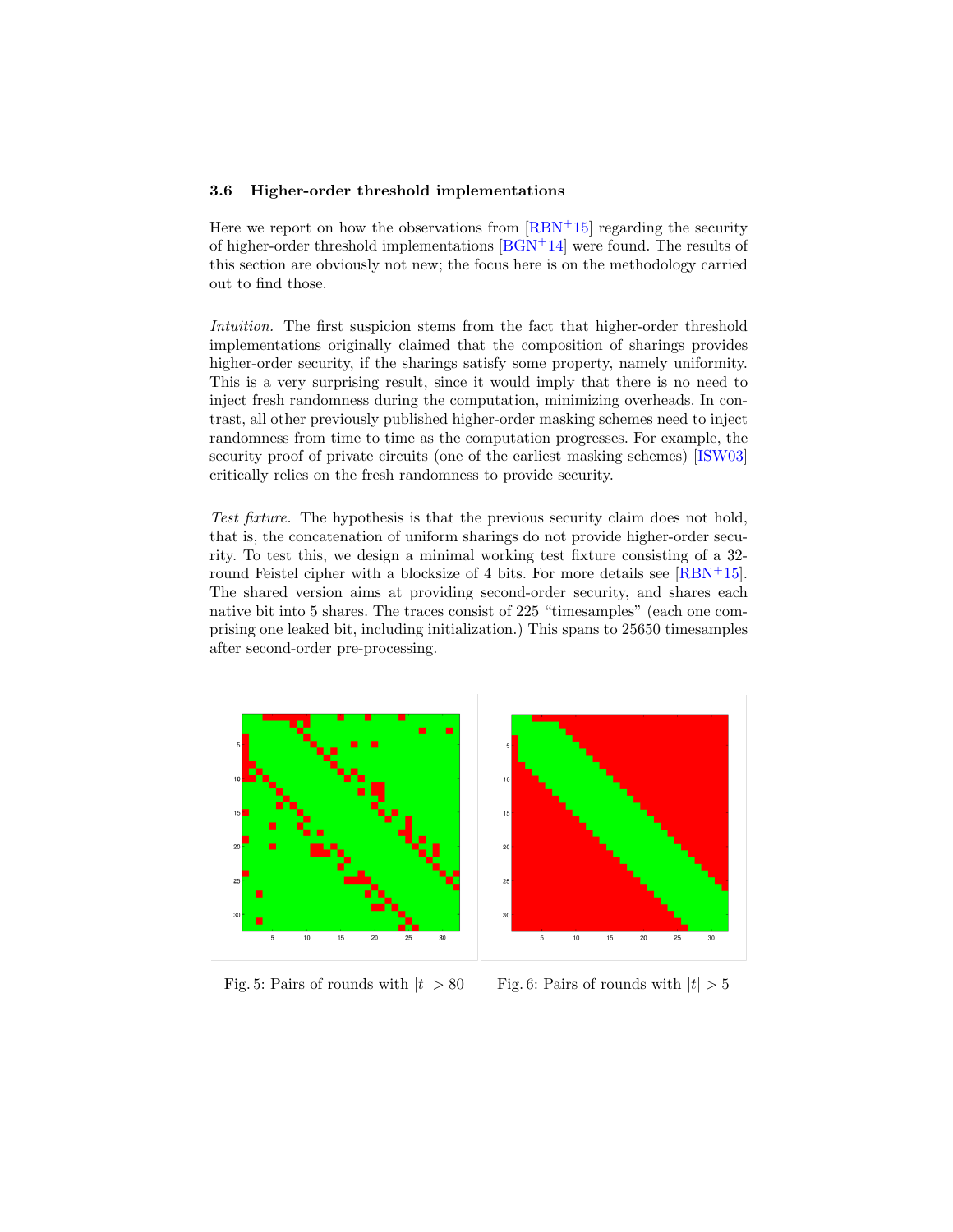Cranking it up. We run the simulation for a night (about 8 hours), having simulated 200 million traces. We performed a fixed-vs-fixed test with unshared initial state 0000 and 1111. (There is no key in this cipher, the initial state is considered to be the secret.) (This is grossly unoptimized code.) The results of the leakage detection test is drawn in Figure [5.](#page-10-1) We plot on the x- and y-axes the round index, and each pixel in red if the t statistic surpasses the value 80, green otherwise. We can see that many pairs of rounds leak jointly, in contradiction with the security claims of the scheme. In Figure [6](#page-10-1) the same information is plotted but changing the threshold to  $|t| > 5$ . We can see, surprisingly, that *almost all* pairs of rounds lead to second-order leakage. A bit of manual mechanical effort is required to prove this, but not more than taking a covariance.

#### <span id="page-11-0"></span>3.7 Refreshing in higher-order threshold AES sbox

The designers from  $[CBR+15]$  $[CBR+15]$  had access to the tool presented in this paper. They performed several design iterations, and verified the design on each iteration. The final evaluation was performed on an FPGA.

Text fixture. We implemented the whole sbox, with no downscaling of the components to work in smaller fields. We leak register bits and the input value (identity leakage function) to combinatorial logic blocks. (This is to account for glitches as will be explained below.)

<span id="page-11-2"></span>First-order leaks. Within one day, a first-order leak was identified due to a design mistake. This design error considered the concatenation of two values  $a||b$  as input to the next stage; each value a and b considered independently is a uniform sharing but its concatenation  $a||b$  is not, and hence the first order leak. This first-order leak disappears if a refresh is applied to the inputs of one  $GF(2^2)$  multiplier using 4 units of randomness (here 1 unit = 1 random field element = 2 bits). This refresh block is similar to the 2010 Rivain–Prouff refresh block  $[RP10]$ , we remind it uses  $n-1$  units of randomness to refresh n shares (in our particular case here  $n = 5$ ). We will see later that this refresh is problematic in the higher-order setting.

<span id="page-11-1"></span>Second-order leaks. Subsequently, two second-order bivariate leaks were identified between register values. This was solved by placing a refresh block between stage 2 and 3 from Figure [7](#page-12-0) (taken from  $[CBR+15]$  $[CBR+15]$ ).

In addition, many second-order bivariate leaks were identified between input values to combinatorial logic blocks. In theory, hardware glitches could express these leakages. Those disappear if one uses a "full refresh" using 5 units of randomness. This effect was previously observed  $[BBD+15,RBN+15]$  $[BBD+15,RBN+15]$  $[BBD+15,RBN+15]$  $[BBD+15,RBN+15]$  and is a reminiscent of [\[CPRR13\]](#page-17-3).

<span id="page-11-3"></span>Other uses. We also used a preliminary version of this tool in [\[RRVV15\]](#page-18-11).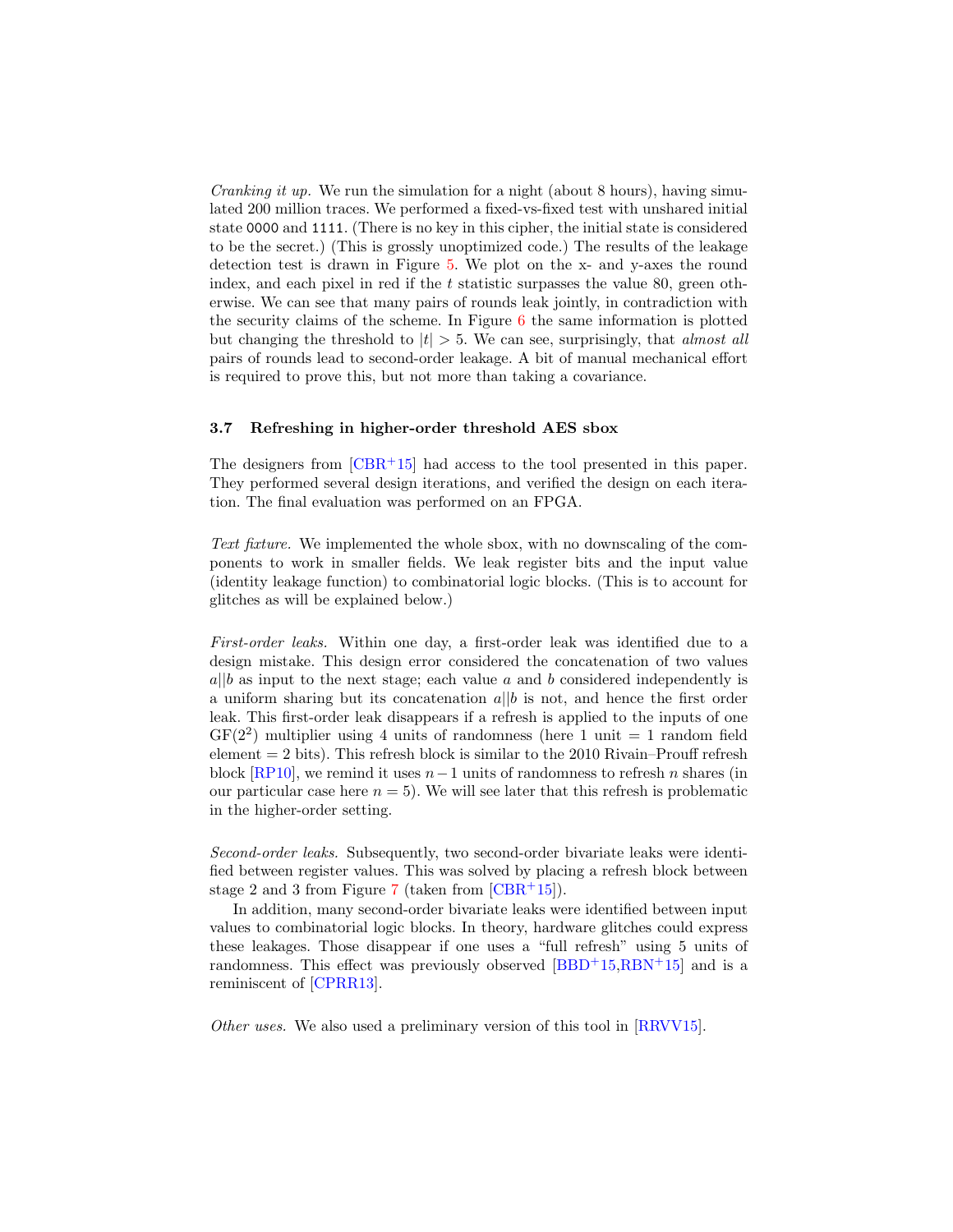<span id="page-12-0"></span>

Fig. 7: Higher-order masked AES sbox from de Cnudde et al.

# 4 Discussion

#### 4.1 Implementing the framework

We implemented the instrumentation framework on top of clang-LLVM. The whole implementation (including leakage detection code) takes around 700 lines of C++ code, which shows the inherent simplicity of our approach. It is easy to audit and maintain.

#### 4.2 Time to discover flaw, computational complexity and scaling.

The computational requirements of the proposed approach are very low. In Fig. [8](#page-13-0) we write the elapsed execution times required to spot the flaws from Sections [3.1,](#page-5-0) [3.3](#page-8-0) and [3.4.](#page-9-0) We can see that the flaws were identified in a matter of seconds on a standard computer. All the experiments on this paper were carried out on a modest 1.6 GHz laptop with 2 GB of RAM.

Bottlenecks. The main bottleneck on the running time of the methodology is the first step: trace generation. The RP scheme is the one that took longer to detect the flaw (5 seconds), presumably because of two reasons: a) the scheme is more inherently complex and thus it takes more time to simulate each trace and b) the bias exhibited in the scheme is smaller than the bias of other schemes, and thus more traces are required to detect such a bias. We note that no special effort on optimizing the implementations was made, yet, an average throughput of 5k trace per second (including instrumentation) was achieved. The overhead of instrumentation in the running time was estimated to make the implementation on average  $\approx \times 1.6$  slower.

Time to pass. The time it takes to discover a flaw is normally less than the time it takes to deem a masking scheme secure. For example, to assess that the patch of Section [3.3](#page-8-0) is indeed correct, it took about 6 minutes to perform a fix-vs-fix test with up to 1 million traces (no leakage was detected). All possible 6 tests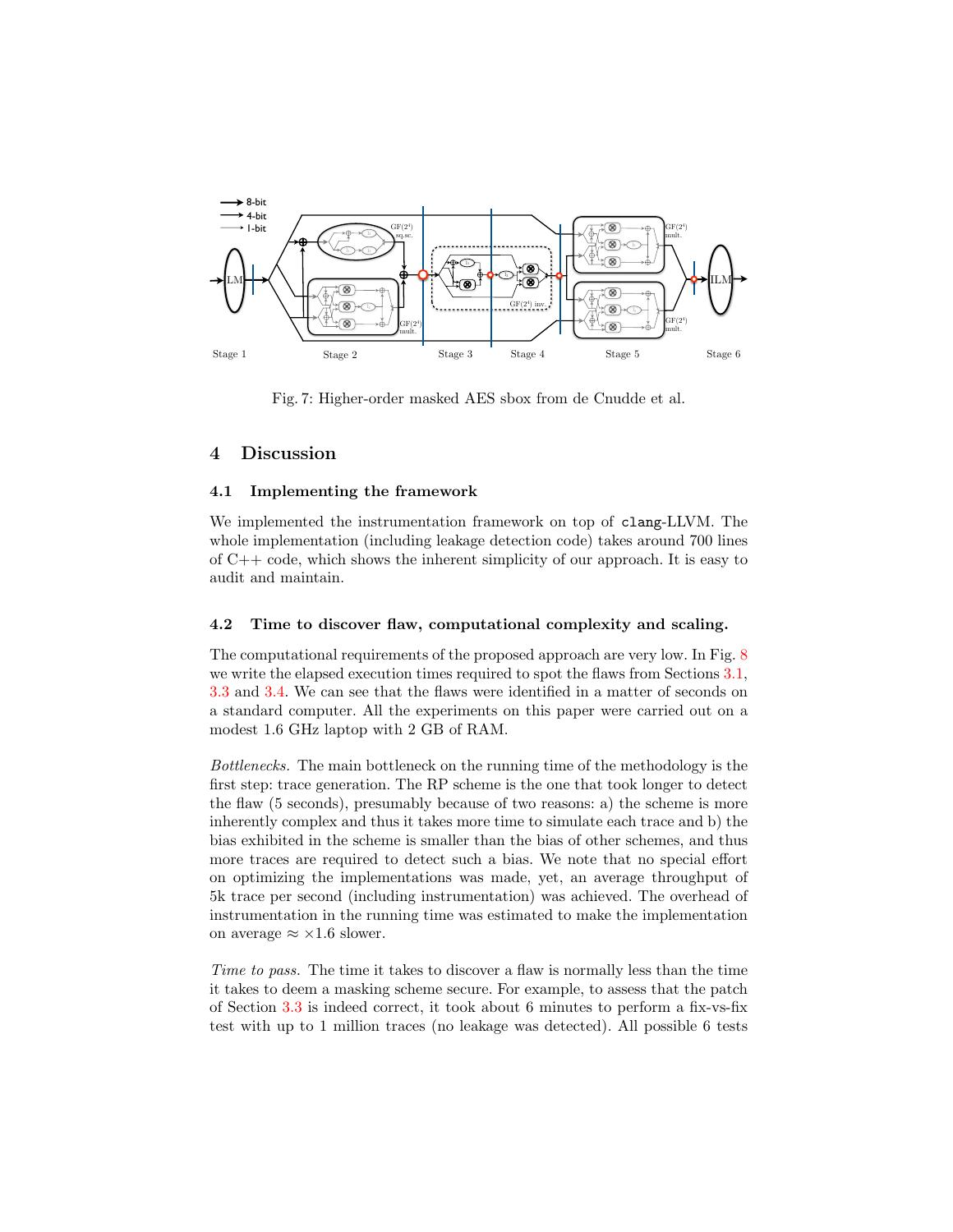take around 37 minutes. (The threshold of 1 million traces was chosen arbitrarily in this example.)

Parallelization. We remark that this methodology is embarrassing parallel. Thus, it is much easier to parallelize to several cores or machines than other approaches based on SAT.

Memory. The memory requirements for this method are also negligible, taking less than 4.5 MB of RAM on average. More interestingly, memory requirements are constant and do not increase with the number of simulated traces, thanks to online algorithms.

Scaling. The execution time of our approach scales linearly with the number of intermediates when testing for first-order leakage, quadratically when testing for second-order leakage and so on. This scaling property is exactly the same as for DPA attacks. We could benefit from performance improvements that are typically used to mitigate scaling issues in DPA attacks such as trace compression, but did not implemented those yet.

<span id="page-13-0"></span>

|     |  | Scheme Flaw order Field size Time Traces needed |     |
|-----|--|-------------------------------------------------|-----|
| ΙP  |  | 0.04s                                           | 1k  |
| RP  |  | 5s                                              | 14k |
| -SP |  | 0.2s                                            | 2k  |

Fig. 8: Running time to discover flaw in the studied schemes, and number of traces needed to detect the bias.

#### 4.3 Limitations

Risk of false negatives. Our tool should not be taken as the only test when assessing a masked implementation, and is not meant to substitute practical evaluation with actual measurements. Our tool provides an early warning that the masking scheme may be structurally flawed, "by design". However, even when the masking scheme is theoretically secure, it is still possible to implement it in an insecure way. This will not be detected with the proposed tool. For example, in the case of a first-order masked software implementation, an unfortunate choice of register allocation may cause distance leakage between shares, leading to first-order leakage. Without register allocation information, our tool will not detect this issue. One could provide this kind of extra information to our tool. We left this as future work.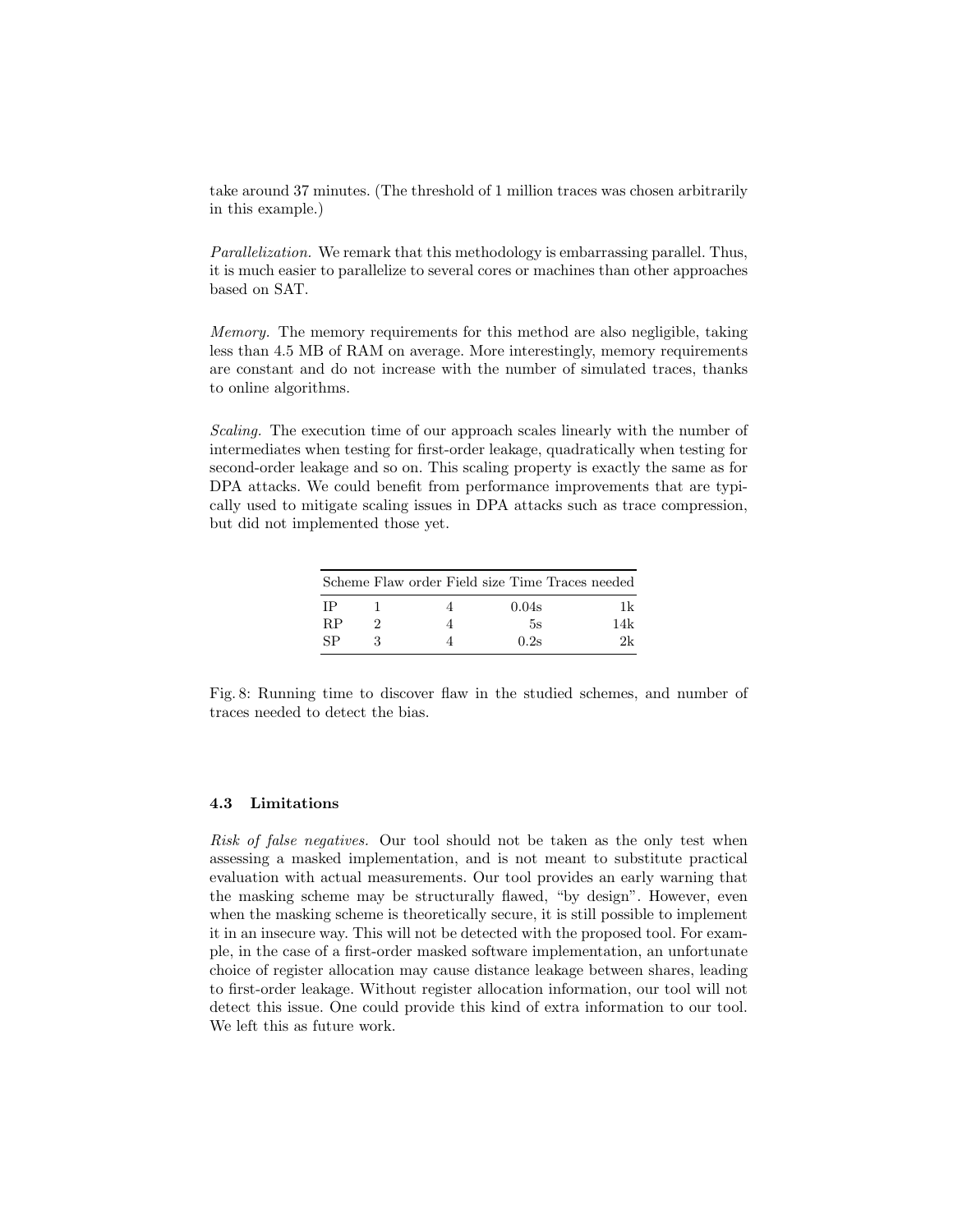### 4.4 Related works

There are already some publications that address the problem of automatic verification of power analysis countermeasure.

<span id="page-14-0"></span>SAT-based. Sleuth [\[BRNI13\]](#page-16-7) is a SAT-based methodology that outputs a hard yes/no answer to the question of whether the countermeasures are effective or not. A limitation of [\[BRNI13\]](#page-16-7) is that it does not attempt to quantify the degree of (in)security. A first approximation to the problem was tackled in [\[EWTS14,](#page-17-10)[ABMP13\]](#page-16-8).

<span id="page-14-1"></span> $Minicrypt-based$ . Barthe et al.  $[BBD+15]$  $[BBD+15]$  use program verification techniques to build a method prints a proof of security for a given masking scheme. It is very hard to compare our tool with theirs since they are fundamentally different. The goal is also different: while our results are probabilistic, the goal of Barth et al. is to categorically prove the security of the scheme. Depending on the context, one might be preferrable over the other. The two approaches are also very different. Barthe et al. base their approach on EasyCrypt, a sophisticated "toolset for reasoning about relational properties of probabilistic computations with adversarial code."

Considerations related to other approaches. While our approach does certainly not carry the beauty of proofs and formal methods, it offers a very practiceoriented methodology to test the soundness of masking schemes. Our approach is in nature statistical, and is a necessary condition for a masked scheme to be sound. It can be thought of a worst-case scenario, where the adversary has access to noiseless and sychronized traces. A more formal study can then be performed with the methods of Barthe et al. to gain higher confidence, since the output of the tool of Barthe et al. is a hard proof.

#### 4.5 Which leakage function to select?

In previous Section [2](#page-1-0) we mentioned that the practitioner has to choose a leakage function to generate the simulated traces. It turns out that the specific choice of leakage function seems not to be crucial —any reasonable choice will work. Figure [9](#page-15-0) compares different leakage functions: Hamming weight, identity, leastsignificant bit and zero-value. The test fixture is the same one as in Section [3.1.](#page-5-0) For each leakage function, we performed all possible fixed-vs-fixed tests. Figure [9](#page-15-0) is composed of 4 plots, one per leakage function. We can see that for any leakage function, there is at least one fixed-vs-fixed test that fails. For the identity leakage function, all tests fail. Thus, it is often convenient to use it to detect flaws faster (more fixed-vs-fixed tests fail.) We speculate that this behavior may depend on the concrete masking method used, and leave a detailed study as future work.

Glitches and identity leakage. We note that we can include the effect of hardware glitches in our tool. Note that the information leaked by a combinatorial logic block F on input x due to glitches is contained already in the input x. Thus, we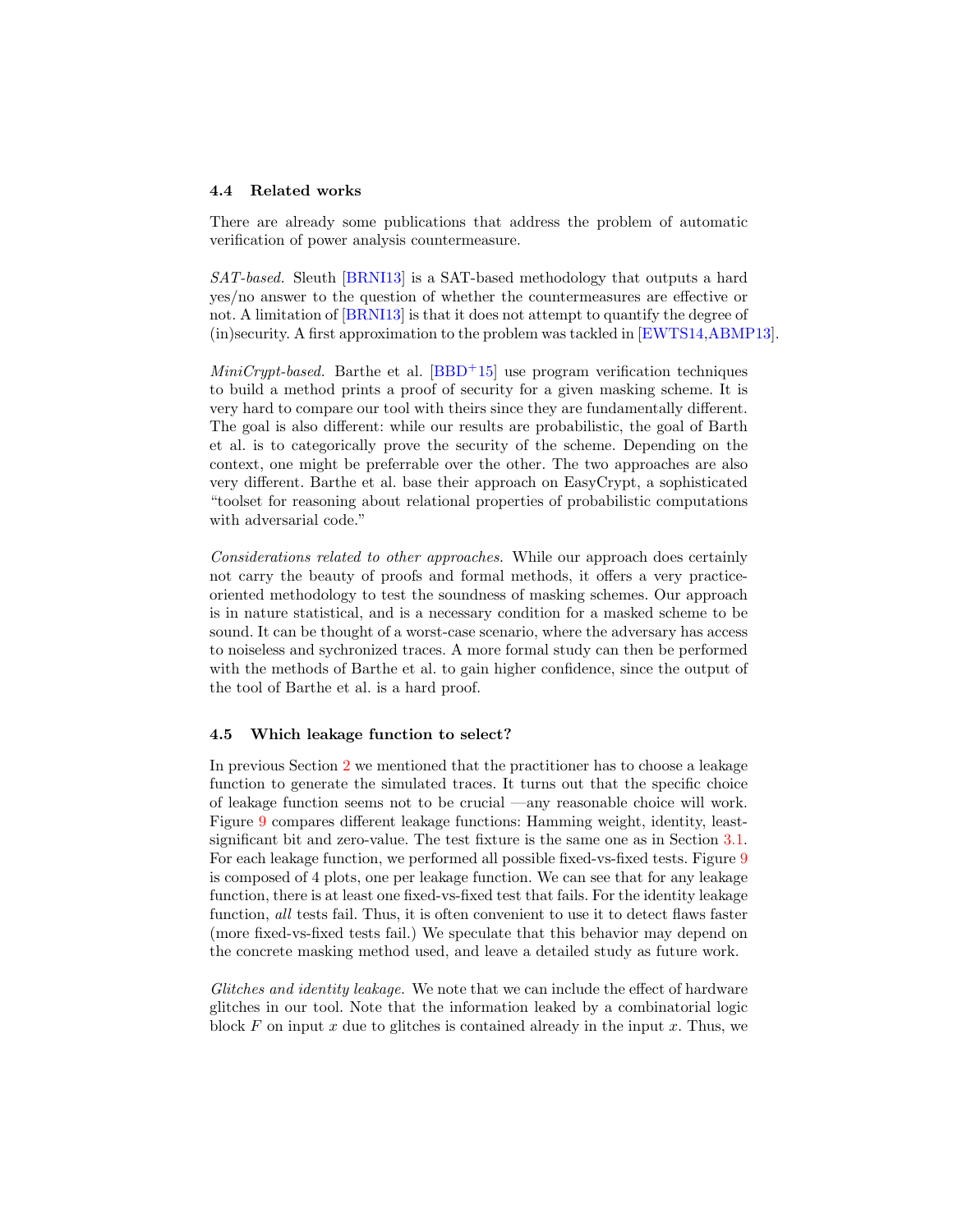<span id="page-15-0"></span>

Fig. 9: Influence of leakage function.

can simulate the information leaked by hardware glitches, even if we do not have a precise timing model of the logic function, by leaking the whole input value  $x$ (that is, using the identity leakage model.)

This would correspond to an extremely glitchy implementation of  $F$  where glitches would allow to observe the complete input. This is certainly a worst-case scenario. Crucially, glitches would not reveal *more* information than  $x$ . This trick of using the identity leakage model on inputs of combinatorial blocks is helpful when evaluating, for example, masked threshold implementations.

Another alternate approach is to add a detailed gate-level timing model to simulate glitches. If such timing model is available, the detection quality can be substantially enhanced.

# 5 Conclusion

We described a methodology to test in an automated way the soundness of a masking scheme. Our methodology enjoys several attractive properties: simplicity, speed and scalability. Our methodology is based on established and wellunderstood tools (leakage detection). We demonstrated the usefulness of the tool by detecting state-of-the-art flaws of modern masking designs in a matter of seconds with modest computational resources. In addition, we showed how the tool can assist the design process of masked implementations.

Acknowledgements. We thank an anonymous reviewer that found a mistake in Section [3.5,](#page-9-1) François-Xavier Standaert for extensive comments and Ingrid Verbauwhede. The author is funded by a PhD fellowship of the Fund for Scientific Research - Flanders (FWO). This work was funded also by Flemish Government, FWO G.0550.12N, G.00130.13N, Hercules Foundation AKUL/11/19, and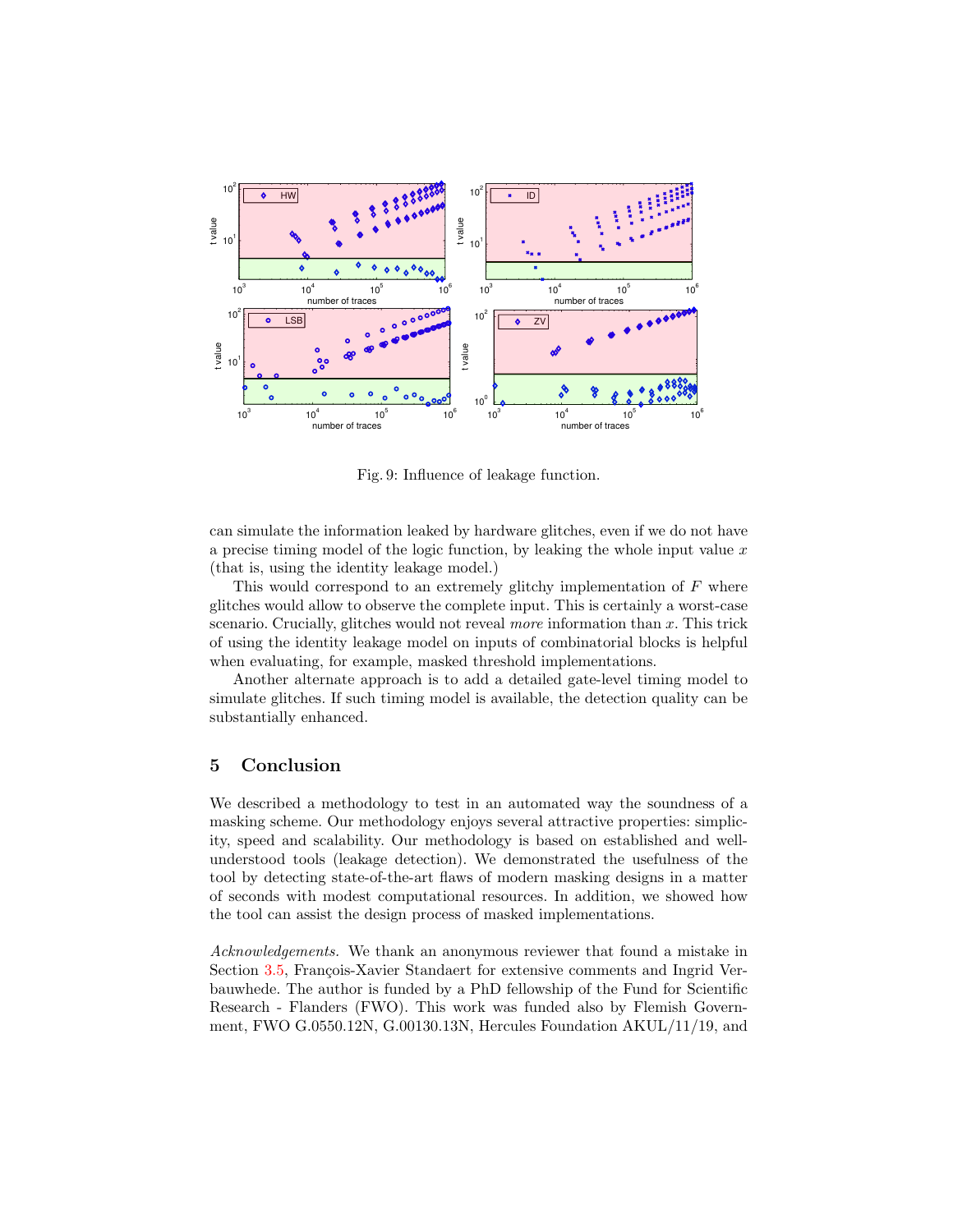through the Horizon 2020 research and innovation programme under grant agreement 644052 HECTOR.

### <span id="page-16-9"></span>References

- <span id="page-16-0"></span>AARR02. Dakshi Agrawal, Bruce Archambeault, Josyula R. Rao, and Pankaj Rohatgi. The EM side-channel(s). In Burton S. Kaliski Jr., C. K. Koç, and Christof Paar, editors, CHES 2002, volume 2523 of LNCS, pages 29–45. Springer, 2002. (Cited on Section [1\)](#page-0-0).
- <span id="page-16-8"></span>ABMP13. G. Agosta, A. Barenghi, M. Maggi, and G. Pelosi. Compiler-based side channel vulnerability analysis and optimized countermeasures application. In Design Automation Conference (DAC), 2013 50th ACM / EDAC / IEEE, pages 1–6, May 2013. (Cited on Section [4.4\)](#page-14-0).
- <span id="page-16-6"></span>BBD<sup>+</sup>15. Gilles Barthe, Sonia Belaïd, François Dupressoir, Pierre-Alain Fouque, Benjamin Grégoire, and Pierre-Yves Strub. Verified proofs of higher-order masking. In Elisabeth Oswald and Marc Fischlin, editors, Advances in Cryptology - EUROCRYPT 2015 - 34th Annual International Conference on the Theory and Applications of Cryptographic Techniques, Sofia, Bulgaria, April 26-30, 2015, Proceedings, Part I, volume 9056 of Lecture Notes in Computer Science, pages 457–485. Springer, 2015. (Cited on Sections [3.7](#page-11-1) and [4.4\)](#page-14-1).
- <span id="page-16-2"></span>BFGV12. Josep Balasch, Sebastian Faust, Benedikt Gierlichs, and Ingrid Verbauwhede. Theory and practice of a leakage resilient masking scheme. In Xiaoyun Wang and Kazue Sako, editors, ASIACRYPT 2012, volume 7658 of LNCS, pages 758–775. Springer, 2012. (Cited on Sections [1](#page-0-0) and [3.1\)](#page-5-0).
- <span id="page-16-4"></span> $BGN<sup>+</sup>14.$  Begül Bilgin, Benedikt Gierlichs, Svetla Nikova, Ventzislav Nikov, and Vincent Rijmen. Higher-order threshold implementations. In Palash Sarkar and Tetsu Iwata, editors, Advances in Cryptology - ASIACRYPT 2014 - 20th International Conference on the Theory and Application of Cryptology and Information Security, Kaoshiung, Taiwan, R.O.C., December 7-11, 2014, Proceedings, Part II, volume 8874 of Lecture Notes in Computer Science, pages 326–343. Springer, 2014. (Cited on Section [3.6\)](#page-10-0).
- <span id="page-16-7"></span>BRNI13. AliGalip Bayrak, Francesco Regazzoni, David Novo, and Paolo Ienne. Sleuth: Automated verification of software power analysis countermeasures. In Guido Bertoni and Jean-Sbastien Coron, editors, CHES 2013, volume 8086 of LNCS, pages 293–310. Springer, 2013. (Cited on Section [4.4\)](#page-14-0).
- <span id="page-16-5"></span>CBR<sup>+</sup>15. Thomas De Cnudde, Begul Bilgin, Oscar Reparaz, Ventzislav Nikov, and Svetla Nikova. Higher-Order Threshold Implementation of the AES S-box. In Naofumi Homma and Marcel Medwed, editors, Smart Card Research and Advanced Applications - CARDIS 2015, volume LNCS of Lecture Notes in Computer Science, page 16, Bochum,DE, 2015. Springer-Verlag. (Cited on Sections [3.7](#page-11-0) and [3.7\)](#page-11-1).
- <span id="page-16-3"></span>CDG<sup>+</sup>13. Jeremy Cooper, Elke DeMulder, Gilbert Goodwill, Joshua Jaffe, Gary Kenworthy, and Pankaj Rohatgi. Test Vector Leakage Assessment (TVLA) methodology in practice. International Cryptographic Module Conference, 2013. (Cited on Sections [2.3](#page-3-1) and [2.3\)](#page-3-2).
- <span id="page-16-1"></span>CGPR08. Jean-Sbastien Coron, Christophe Giraud, Emmanuel Prouff, and Matthieu Rivain. Attack and improvement of a secure s-box calculation based on the fourier transform. In CHES 2008, Washington, D.C., USA, volume 5154 of LNCS, pages 1–14. Springer, 2008. (Cited on Section [1\)](#page-0-0).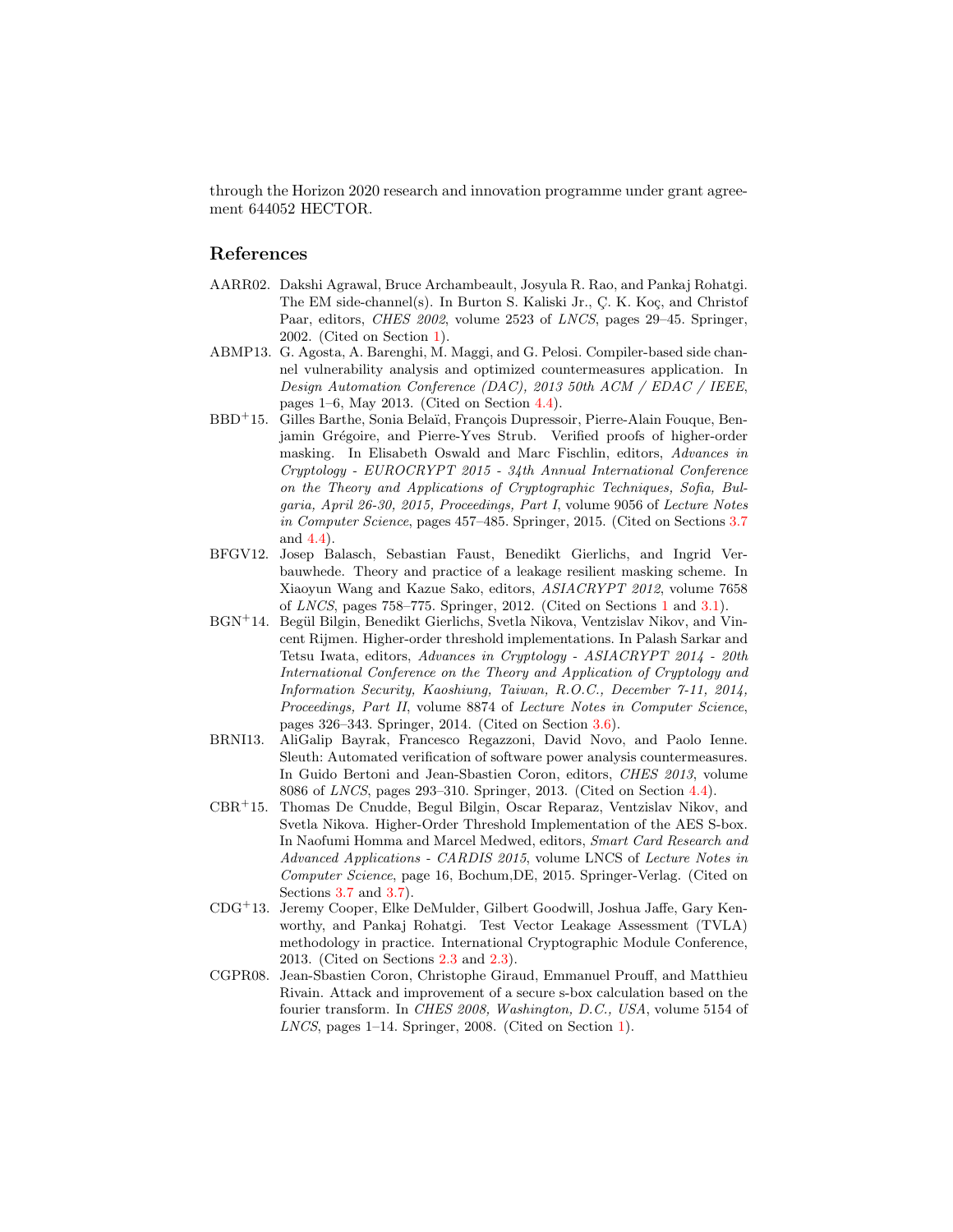- <span id="page-17-0"></span>CJRR99. Suresh Chari, Charanjit S. Jutla, Josyula R. Rao, and Pankaj Rohatgi. Towards sound approaches to counteract power-analysis attacks. In Michael J. Wiener, editor, *CRYPTO*, volume 1666 of *LNCS*, pages 398–412. Springer, 1999. (Cited on Sections [1](#page-0-0) and [2.2\)](#page-2-1).
- <span id="page-17-4"></span>CKN00. Jean-Sébastien Coron, Paul C. Kocher, and David Naccache. Statistics and secret leakage. In Yair Frankel, editor, Financial Cryptography, 4th International Conference, FC 2000 Anguilla, British West Indies, February 20-24, 2000, Proceedings, volume 1962 of Lecture Notes in Computer Science, pages 157–173. Springer, 2000. (Cited on Sections [2.3](#page-3-1) and [3.2\)](#page-6-0).
- <span id="page-17-5"></span>CNK04. Jean-Sébastien Coron, David Naccache, and Paul C. Kocher. Statistics and secret leakage. ACM Trans. Embedded Comput. Syst., 3(3):492–508, 2004. (Cited on Section [2.3\)](#page-3-1).
- <span id="page-17-8"></span>Cor14. Jean-Sébastien Coron. Higher order masking of look-up tables. In Phong Q. Nguyen and Elisabeth Oswald, editors, Advances in Cryptology - EURO-CRYPT 2014 - 33rd Annual International Conference on the Theory and Applications of Cryptographic Techniques, Copenhagen, Denmark, May 11- 15, 2014. Proceedings, volume 8441 of Lecture Notes in Computer Science, pages 441–458. Springer, 2014. (Cited on Section [3.2\)](#page-6-0).
- <span id="page-17-2"></span>CPR07. Jean-Sébastien Coron, Emmanuel Prouff, and Matthieu Rivain. Side channel cryptanalysis of a higher order masking scheme. In Pascal Paillier and Ingrid Verbauwhede, editors, CHES 2007, volume 4727 of LNCS, pages 28– 44. Springer Berlin Heidelberg, 2007. (Cited on Sections [1,](#page-0-0) [3.4,](#page-9-0) and [3.5\)](#page-9-2).
- <span id="page-17-3"></span>CPRR13. Jean-S´ebastien Coron, Emmanuel Prouff, Matthieu Rivain, and Thomas Roche. Higher-order side channel security and mask refreshing. In Shiho Moriai, editor, FSE 2013, Singapore, volume 8424 of LNCS, pages 410–424. Springer, 2013. (Cited on Sections [1,](#page-0-0) [2.4,](#page-4-1) [3.3,](#page-8-0) and [3.7\)](#page-11-1).
- <span id="page-17-7"></span>DS15. François Durvaux and François-Xavier Standaert. From improved leakage detection to the detection of points of interests in leakage traces. IACR Cryptology ePrint Archive, 2015:536, 2015. (Cited on Section [2.3\)](#page-3-3).
- <span id="page-17-10"></span>EWTS14. Hassan Eldib, Chao Wang, Mostafa M. I. Taha, and Patrick Schaumont. QMS: evaluating the side-channel resistance of masked software from source code. In The 51st Annual Design Automation Conference 2014, DAC '14, San Francisco, CA, USA, June 1-5, 2014, pages 1–6. ACM, 2014. (Cited on Section [4.4\)](#page-14-0).
- <span id="page-17-11"></span>GH15. Tim Güneysu and Helena Handschuh, editors. Cryptographic Hardware and Embedded Systems - CHES 2015 - 17th International Workshop, Saint-Malo, France, September 13-16, 2015, Proceedings, volume 9293 of Lecture Notes in Computer Science. Springer, 2015. (Cited on Section [5\)](#page-16-9).
- <span id="page-17-6"></span>GJJR11. Gilbert Goodwill, Benjamin Jun, Josh Jaffe, and Pankaj Rohatgi. A testing methodology for side channel resistance validation. NIST non-invasive attack testing workshop, 2011. (Cited on Section [2.3\)](#page-3-1).
- <span id="page-17-1"></span>GP99. Louis Goubin and Jacques Patarin. DES and differential power analysis (the "duplication" method). In C. K. Koç and Christof Paar, editors, CHES'99, volume 1717 of LNCS, pages 158–172. Springer, 1999. (Cited on Section [1\)](#page-0-0).
- <span id="page-17-9"></span>ISW03. Yuval Ishai, Amit Sahai, and David Wagner. Private circuits: Securing hardware against probing attacks. In Dan Boneh, editor, Advances in Cryptology - CRYPTO 2003, 23rd Annual International Cryptology Conference, Santa Barbara, California, USA, August 17-21, 2003, Proceedings, volume 2729 of Lecture Notes in Computer Science, pages 463–481. Springer, 2003. (Cited on Section [3.6\)](#page-10-2).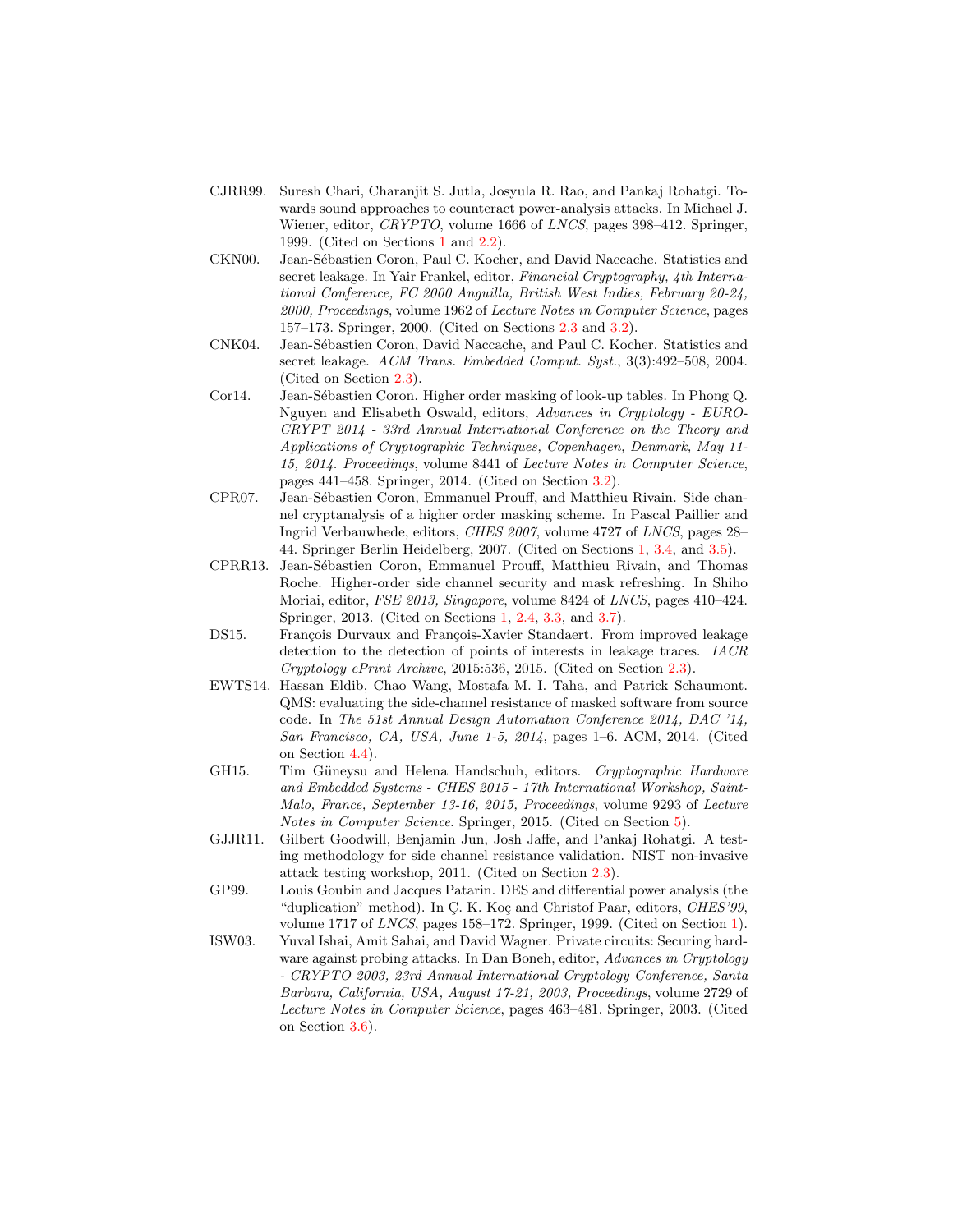- <span id="page-18-1"></span>KJJ99. Paul C. Kocher, Joshua Jaffe, and Benjamin Jun. Differential power analysis. In Michael J. Wiener, editor, CRYPTO'99, volume 1666 of LNCS, pages 388–397. Springer, 1999. (Cited on Section [1\)](#page-0-0).
- <span id="page-18-0"></span>Koc96. Paul C. Kocher. Timing attacks on implementations of Diffie-Hellman, RSA, DSS, and other systems. In Neal Koblitz, editor, CRYPTO'96, volume 1109 of LNCS, pages 104–113. Springer, 1996. (Cited on Section [1\)](#page-0-0).
- <span id="page-18-9"></span>PÓS. Philippe Pébay. Formulas for robust, one-pass parallel computation of co- variances and arbitrary-order statistical moments. Technical Report SAND2008-6212, Sandia National Laboratory, 2008. (Cited on Section [2.4\)](#page-4-2).
- <span id="page-18-2"></span>PGA06. Emmanuel Prouff, Christophe Giraud, and Sébastien Aumônier. Provably secure s-box implementation based on fourier transform. In Louis Goubin and Mitsuru Matsui, editors, CHES 2006, Yokohama, JP, volume 4249 of LNCS, pages 216–230. Springer, 2006. (Cited on Section [1\)](#page-0-0).
- <span id="page-18-5"></span>PRR14. Emmanuel Prouff, Matthieu Rivain, and Thomas Roche. On the practical security of a leakage resilient masking scheme. In Josh Benaloh, editor, Topics in Cryptology CT-RSA 2014, volume 8366 of LNCS, pages 169–182. Springer International Publishing, 2014. (Cited on Sections [1,](#page-0-0) [2.4,](#page-4-1) and [3.1\)](#page-5-0).
- <span id="page-18-10"></span> $RBN<sup>+</sup>15. Oscar Reparaz, Begül Bilgin, Svetla Nikova, Benedikt Gierlich, and In$ grid Verbauwhede. Consolidating masking schemes. In Rosario Gennaro and Matthew Robshaw, editors, Advances in Cryptology - CRYPTO 2015 - 35th Annual Cryptology Conference, Santa Barbara, CA, USA, August 16-20, 2015, Proceedings, Part I, volume 9215 of Lecture Notes in Computer Science, pages 764–783. Springer, 2015. (Cited on Sections [3.6,](#page-10-0) [3.6,](#page-10-3) and [3.7\)](#page-11-1).
- <span id="page-18-4"></span>RP10. Matthieu Rivain and Emmanuel Prouff. Provably secure higher-order masking of AES. In Stefan Mangard and François-Xavier Standaert, editors, CHES 2010, Santa Barbara, CA, USA, volume 6225 of LNCS, pages 413– 427. Springer, 2010. (Cited on Sections [1,](#page-0-0) [2.4,](#page-4-1) [3.3,](#page-8-0) [3.3,](#page-8-2) and [3.7\)](#page-11-2).
- <span id="page-18-11"></span>RRVV15. Oscar Reparaz, Sujoy Sinha Roy, Frederik Vercauteren, and Ingrid Verbauwhede. A masked ring-lwe implementation. In Güneysu and Handschuh [\[GH15\]](#page-17-11), pages 683–702. (Cited on Section [3.7\)](#page-11-3).
- <span id="page-18-6"></span>SM15. Tobias Schneider and Amir Moradi. Leakage assessment methodology - A clear roadmap for side-channel evaluations. In Güneysu and Handschuh [\[GH15\]](#page-17-11), pages 495–513. (Cited on Sections [2.2,](#page-2-1) [2.3,](#page-3-1) and [2.4\)](#page-4-2).
- <span id="page-18-3"></span>SP06. Kai Schramm and Christof Paar. Higher order masking of the AES. In David Pointcheval, editor, *Topics in Cryptology - CT-RSA 2006*, volume 3860 of LNCS, pages 208–225. Springer, 2006. (Cited on Sections [1,](#page-0-0) [3.4,](#page-9-0) and [3.5\)](#page-9-3).
- <span id="page-18-7"></span>Stu08. Student. The probable error of a mean. Biometrika, pages 1–25, 1908. (Cited on Section [2.3\)](#page-3-2).
- <span id="page-18-8"></span>Wel47. Bernard L Welch. The generalization of student's' problem when several different population variances are involved. Biometrika, pages 28–35, 1947. (Cited on Section [2.3\)](#page-3-2).